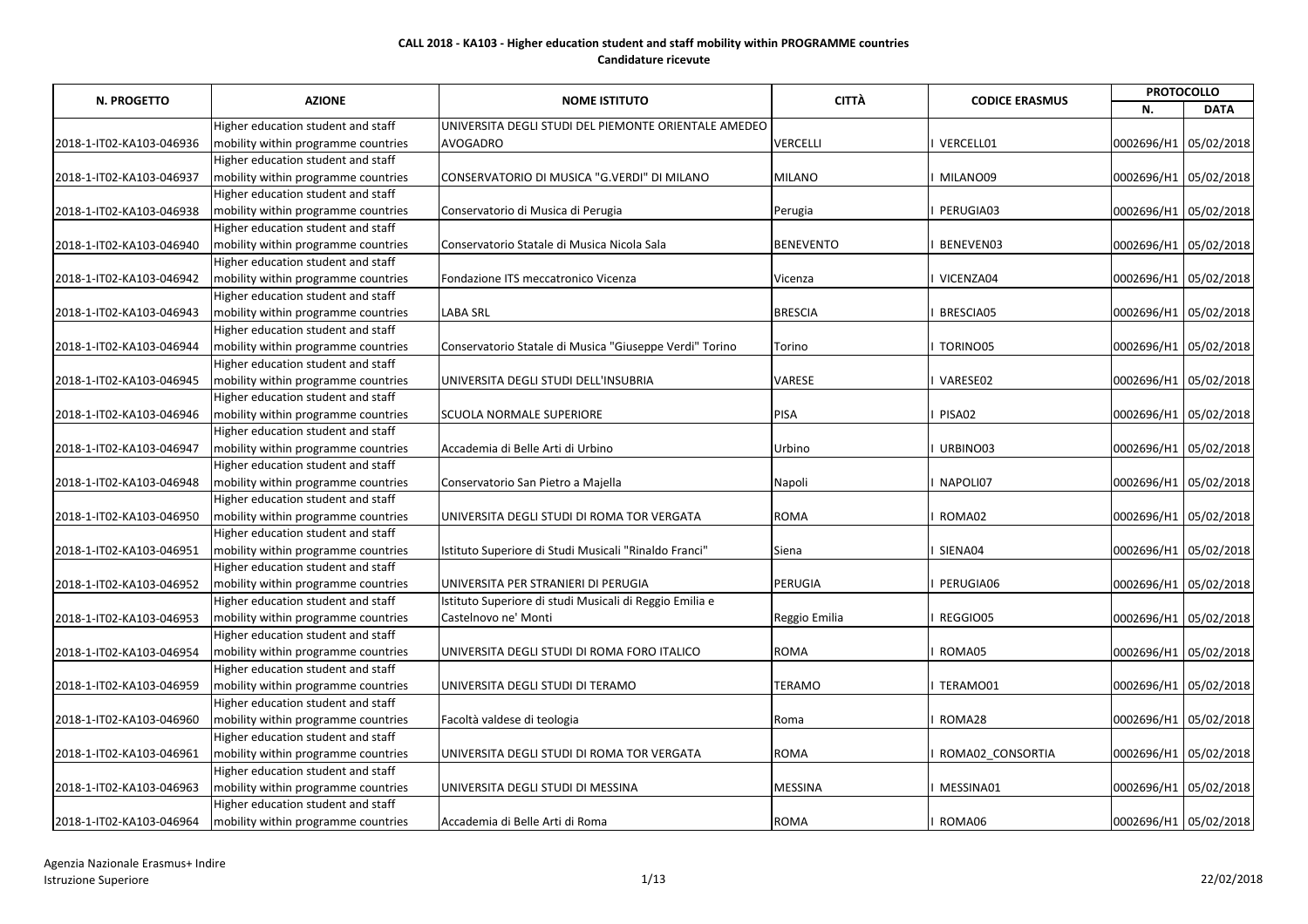|                          |                                     | <b>NOME ISTITUTO</b>                                   | <b>PROTOCOLLO</b><br><b>CITTÀ</b><br><b>CODICE ERASMUS</b> |                      |                       |             |
|--------------------------|-------------------------------------|--------------------------------------------------------|------------------------------------------------------------|----------------------|-----------------------|-------------|
| <b>N. PROGETTO</b>       | <b>AZIONE</b>                       |                                                        |                                                            |                      | N.                    | <b>DATA</b> |
|                          | Higher education student and staff  |                                                        |                                                            |                      |                       |             |
| 2018-1-IT02-KA103-046965 | mobility within programme countries | <b>SSML VITTORIA</b>                                   | <b>TORINO</b>                                              | TORINO12             | 0002696/H1 05/02/2018 |             |
|                          | Higher education student and staff  |                                                        |                                                            |                      |                       |             |
| 2018-1-IT02-KA103-046966 | mobility within programme countries | Conservatorio di Musica "Luigi Cherubini"              | Firenze                                                    | FIRENZE04            | 0002696/H1 05/02/2018 |             |
|                          | Higher education student and staff  |                                                        |                                                            |                      |                       |             |
| 2018-1-IT02-KA103-046967 | mobility within programme countries | Accademia Nazionale d'Arte Drammatica "Silvio d'Amico" | Roma                                                       | ROMA29               | 0002696/H1 05/02/2018 |             |
|                          | Higher education student and staff  |                                                        |                                                            |                      |                       |             |
| 2018-1-IT02-KA103-046968 | mobility within programme countries | UNIVERSITA DEGLI STUDI DI PALERMO                      | PALERMO                                                    | PALERMO01            | 0002696/H1 05/02/2018 |             |
|                          | Higher education student and staff  |                                                        |                                                            |                      |                       |             |
| 2018-1-IT02-KA103-046969 | mobility within programme countries | ACCADEMIA DI BELLE ARTI - MACERATA                     | <b>MACERATA</b>                                            | MACERAT02            | 0002696/H1 05/02/2018 |             |
|                          | Higher education student and staff  |                                                        |                                                            |                      |                       |             |
| 2018-1-IT02-KA103-046970 | mobility within programme countries | Istituto Superiore per le Industrie Artistiche Faenza  | Faenza                                                     | FAENZA01             | 0002696/H1 05/02/2018 |             |
|                          | Higher education student and staff  |                                                        |                                                            |                      |                       |             |
| 2018-1-IT02-KA103-046971 | mobility within programme countries | LIBERA UNIVERSITA DI BOLZANO                           | <b>BOLZANO</b>                                             | BOLZANO01            | 0002696/H1 05/02/2018 |             |
|                          | Higher education student and staff  |                                                        |                                                            |                      |                       |             |
| 2018-1-IT02-KA103-046973 | mobility within programme countries | <b>International Campus Srl</b>                        | <b>ROMA</b>                                                | ROMA32               | 0002696/H1 05/02/2018 |             |
|                          | Higher education student and staff  |                                                        |                                                            |                      |                       |             |
| 2018-1-IT02-KA103-046974 | mobility within programme countries | CONSERVATORIO STATALE DI MUSICA V. BELLINI PALERMO     | Palermo                                                    | PALERMO04            | 0002696/H1 05/02/2018 |             |
|                          | Higher education student and staff  |                                                        |                                                            |                      |                       |             |
| 2018-1-IT02-KA103-046980 | mobility within programme countries | UNIVERSITA DEGLI STUDI DI FERRARA                      | <b>FERRARA</b>                                             | FERRARA01            | 0002696/H1 05/02/2018 |             |
|                          | Higher education student and staff  |                                                        |                                                            |                      |                       |             |
| 2018-1-IT02-KA103-046981 | mobility within programme countries | UNIVERSITA DEGLI STUDI DI CAMERINO                     | <b>CAMERINO</b>                                            | CAMERIN01            | 0002696/H1 05/02/2018 |             |
|                          | Higher education student and staff  |                                                        |                                                            | <b>EDUCAZIONE</b>    |                       |             |
| 2018-1-IT02-KA103-046982 | mobility within programme countries | Educazione all'Europa                                  | Ravenna                                                    | ALL'EUROPA_CONSORTIA | 0002696/H1 05/02/2018 |             |
|                          | Higher education student and staff  |                                                        |                                                            |                      |                       |             |
| 2018-1-IT02-KA103-046983 | mobility within programme countries | Conservatorio di Musica "Alfredo Casella"              | L'Aquila                                                   | L-AQUIL04            | 0002696/H1 05/02/2018 |             |
|                          | Higher education student and staff  |                                                        |                                                            |                      |                       |             |
| 2018-1-IT02-KA103-046985 | mobility within programme countries | ACCADEMIA DI BELLE ARTI DI FOGGIA                      | <b>FOGGIA</b>                                              | FOGGIA01             | 0002696/H1 05/02/2018 |             |
|                          | Higher education student and staff  |                                                        |                                                            |                      |                       |             |
| 2018-1-IT02-KA103-046986 | mobility within programme countries | Istituto Superiore di Studi Musicali "Toscanini"       | Ribera (AG)                                                | AGRIGEN02            | 0002696/H1 05/02/2018 |             |
|                          | Higher education student and staff  |                                                        |                                                            |                      |                       |             |
| 2018-1-IT02-KA103-046987 | mobility within programme countries | CONSERVATORIO STATALE DI MUSICA "JACOPO TOMADINI"      | <b>UDINE</b>                                               | UDINE02              | 0002696/H1 05/02/2018 |             |
|                          | Higher education student and staff  |                                                        |                                                            |                      |                       |             |
| 2018-1-IT02-KA103-046989 | mobility within programme countries | Conservatorio di Musica Giuseppe Martucci Salerno      | Salerno                                                    | SALERNO02            | 0002696/H1 05/02/2018 |             |
|                          | Higher education student and staff  |                                                        |                                                            |                      |                       |             |
| 2018-1-IT02-KA103-046990 | mobility within programme countries | Conservatorio Statale di Musica "E. F. Dall'Abaco"     | Verona                                                     | VERONA02             | 0002696/H1 05/02/2018 |             |
|                          | Higher education student and staff  |                                                        |                                                            |                      |                       |             |
| 2018-1-IT02-KA103-046992 | mobility within programme countries | Fine Arts Academy of Venice                            | Venezia                                                    | VENEZIA03            | 0002696/H1 05/02/2018 |             |
|                          | Higher education student and staff  |                                                        |                                                            |                      |                       |             |
| 2018-1-IT02-KA103-046998 | mobility within programme countries | Accademia di Belle Arti di Palermo                     | Palermo                                                    | PALERMO03            | 0002696/H1 05/02/2018 |             |
|                          | Higher education student and staff  | SCUOLA SUPERIORE DI STUDI UNIVERSITARI E DI            |                                                            |                      |                       |             |
| 2018-1-IT02-KA103-047000 | mobility within programme countries | PERFEZIONAMENTO SANT'ANNA                              | PISA                                                       | PISA03               | 0002696/H1 05/02/2018 |             |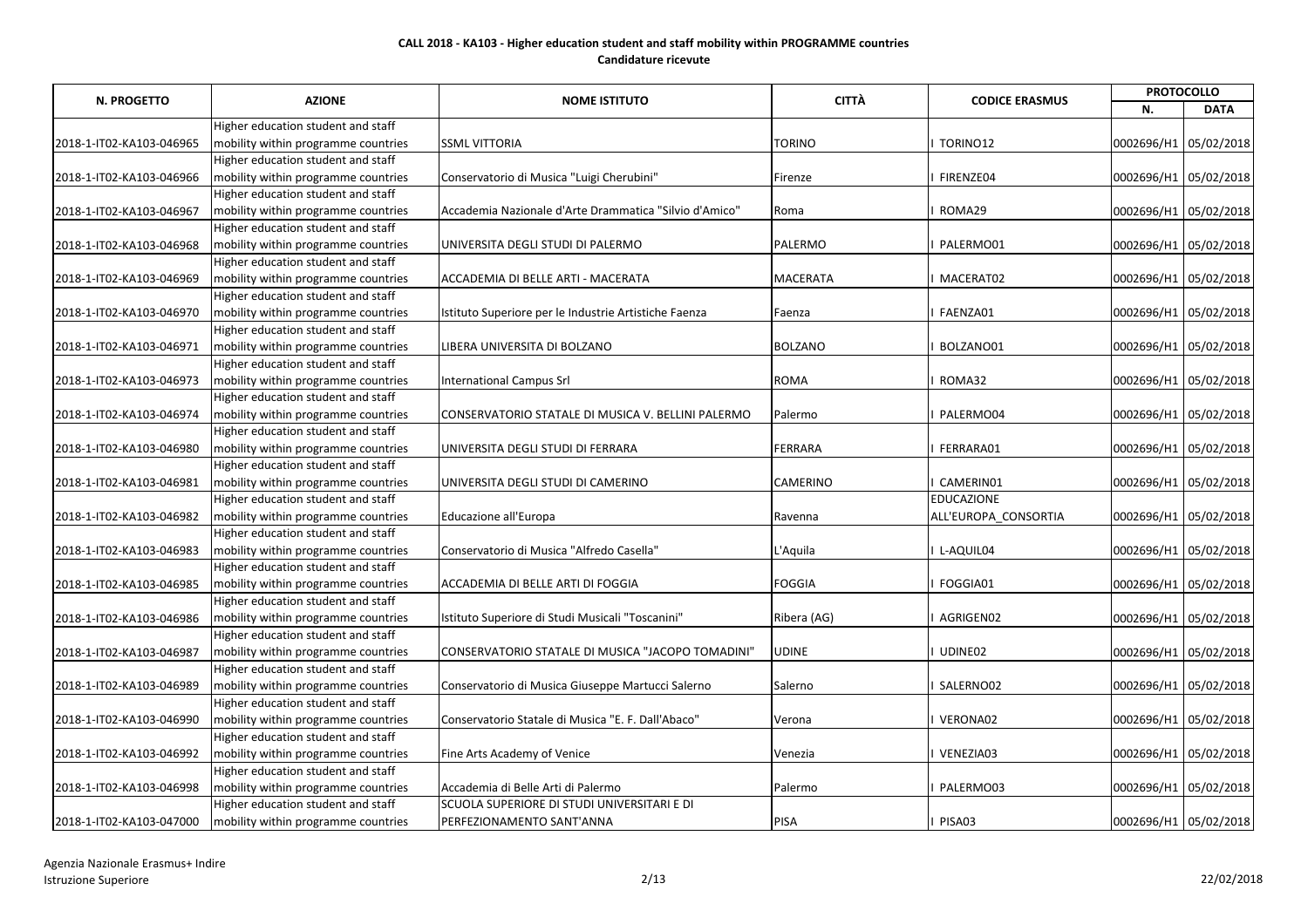|                          | <b>AZIONE</b>                       | <b>PROTOCOLLO</b><br><b>CITTÀ</b><br><b>CODICE ERASMUS</b>  |                    |           |                       |                       |
|--------------------------|-------------------------------------|-------------------------------------------------------------|--------------------|-----------|-----------------------|-----------------------|
| <b>N. PROGETTO</b>       |                                     | <b>NOME ISTITUTO</b>                                        |                    |           | N.                    | <b>DATA</b>           |
|                          | Higher education student and staff  |                                                             |                    |           |                       |                       |
| 2018-1-IT02-KA103-047001 | mobility within programme countries | Siena Jazz - Accademia Nazionale del Jazz                   | Siena              | SIENA05   | 0002696/H1 05/02/2018 |                       |
|                          | Higher education student and staff  |                                                             |                    |           |                       |                       |
| 2018-1-IT02-KA103-047003 | mobility within programme countries | ACCADEMIA DI BELLE ARTI GIACOMO CARRARA                     | Bergamo            | BERGAMO07 | 0002696/H1 05/02/2018 |                       |
|                          |                                     |                                                             |                    |           |                       |                       |
|                          | Higher education student and staff  | Scuola Superiore per Mediatori Linguistici "Nelson Mandela" |                    |           |                       |                       |
| 2018-1-IT02-KA103-047004 | mobility within programme countries | gestito da IFOR S.a.s. di Selva Verzica Maria & C.          | Matera             | MATERA02  |                       | 0002696/H1 05/02/2018 |
|                          | Higher education student and staff  |                                                             |                    |           |                       |                       |
| 2018-1-IT02-KA103-047005 | mobility within programme countries | NABA NUOVA ACCADEMIA DI BELLE ARTI MILANO                   | <b>MILANO</b>      | MILANO11  |                       | 0002696/H1 05/02/2018 |
|                          | Higher education student and staff  |                                                             |                    |           |                       |                       |
| 2018-1-IT02-KA103-047006 | mobility within programme countries | Accademia di Belle Arti Reggio Calabria                     | Reggio Calabria    | REGGIO07  | 0002696/H1 05/02/2018 |                       |
|                          | Higher education student and staff  | SCUOLA IMT (ISTITUZIONI, MERCATI, TECNOLOGIE) ALTI STUDI    |                    |           |                       |                       |
| 2018-1-IT02-KA103-047007 | mobility within programme countries | <b>DI LUCCA</b>                                             | <b>LUCCA</b>       | LUCCA04   | 0002696/H1 05/02/2018 |                       |
|                          | Higher education student and staff  | Conservatorio di musica "Claudio Monteverdi" Musik-         |                    |           |                       |                       |
| 2018-1-IT02-KA103-047008 | mobility within programme countries | Konservatorium Bolzano-Bozen                                | Bolzano            | BOLZANO02 | 0002696/H1 05/02/2018 |                       |
|                          | Higher education student and staff  |                                                             |                    |           |                       |                       |
| 2018-1-IT02-KA103-047009 | mobility within programme countries | <b>CONSERVATORIO STATALE DI MUSICA "BRUNO MADERNA"</b>      | <b>CESENA</b>      | CESENA01  |                       | 0002696/H1 05/02/2018 |
|                          | Higher education student and staff  |                                                             |                    |           |                       |                       |
| 2018-1-IT02-KA103-047010 | mobility within programme countries | <b>ISSM P. Mascagni</b>                                     | Livorno            | LIVORNO01 | 0002696/H1 05/02/2018 |                       |
|                          | Higher education student and staff  |                                                             |                    |           |                       |                       |
| 2018-1-IT02-KA103-047011 | mobility within programme countries | UNIVERSITA' CARLO CATTANEO - LIUC                           | <b>CASTELLANZA</b> | CASTELL01 | 0002696/H1 05/02/2018 |                       |
|                          | Higher education student and staff  |                                                             |                    |           |                       |                       |
| 2018-1-IT02-KA103-047012 | mobility within programme countries | UNIVERSITA DEGLI STUDI DELL'AQUILA                          | <b>LAQUILA</b>     | L-AQUIL01 | 0002696/H1 05/02/2018 |                       |
|                          | Higher education student and staff  |                                                             |                    |           |                       |                       |
| 2018-1-IT02-KA103-047013 | mobility within programme countries | ACCADEMIA DI BELLE ARTI DI LECCE                            | <b>LECCE</b>       | LECCE02   |                       | 0002696/H1 05/02/2018 |
|                          | Higher education student and staff  |                                                             |                    |           |                       |                       |
| 2018-1-IT02-KA103-047014 | mobility within programme countries | CONSERVATORIO DI MUSICA "SANTA CECILIA"                     | <b>ROME</b>        | ROMA09    | 0002696/H1 05/02/2018 |                       |
|                          | Higher education student and staff  | LUISS LIBERA UNIVERSITA INTERNAZIONALE DEGLI STUDI          |                    |           |                       |                       |
| 2018-1-IT02-KA103-047016 | mobility within programme countries | SOCIALI GUIDO CARLI                                         | <b>ROMA</b>        | ROMA03    |                       | 0002696/H1 05/02/2018 |
|                          | Higher education student and staff  |                                                             |                    |           |                       |                       |
| 2018-1-IT02-KA103-047017 | mobility within programme countries | Conservatorio di Como                                       | Como               | COMO04    |                       | 0002696/H1 05/02/2018 |
|                          | Higher education student and staff  |                                                             |                    |           |                       |                       |
| 2018-1-IT02-KA103-047018 | mobility within programme countries | Conservatorio di Musica "Egidio Romualdo Duni" di Matera    | Matera             | MATERA01  | 0002696/H1 05/02/2018 |                       |
|                          | Higher education student and staff  |                                                             |                    |           |                       |                       |
| 2018-1-IT02-KA103-047019 | mobility within programme countries | UNIVERSITA DEGLI STUDI DI SALERNO                           | <b>FISCIANO SA</b> | SALERNO01 | 0002696/H1 05/02/2018 |                       |
|                          | Higher education student and staff  |                                                             |                    |           |                       |                       |
| 2018-1-IT02-KA103-047020 | mobility within programme countries | Conservatorio di Musica "Stanislao Giacomantonio"           | <b>COSENZA</b>     | COSENZA03 | 0002696/H1 05/02/2018 |                       |
|                          | Higher education student and staff  |                                                             |                    |           |                       |                       |
| 2018-1-IT02-KA103-047021 | mobility within programme countries | Istituto Universitario di Studi Superiori di Pavia          | <b>PAVIA</b>       | PAVIA03   | 0002696/H1 05/02/2018 |                       |
|                          | Higher education student and staff  |                                                             |                    |           |                       |                       |
| 2018-1-IT02-KA103-047022 | mobility within programme countries | UNIVERSITA TELEMATICA PEGASO                                | <b>NAPOLI</b>      | NAPOLI11  |                       | 0002696/H1 05/02/2018 |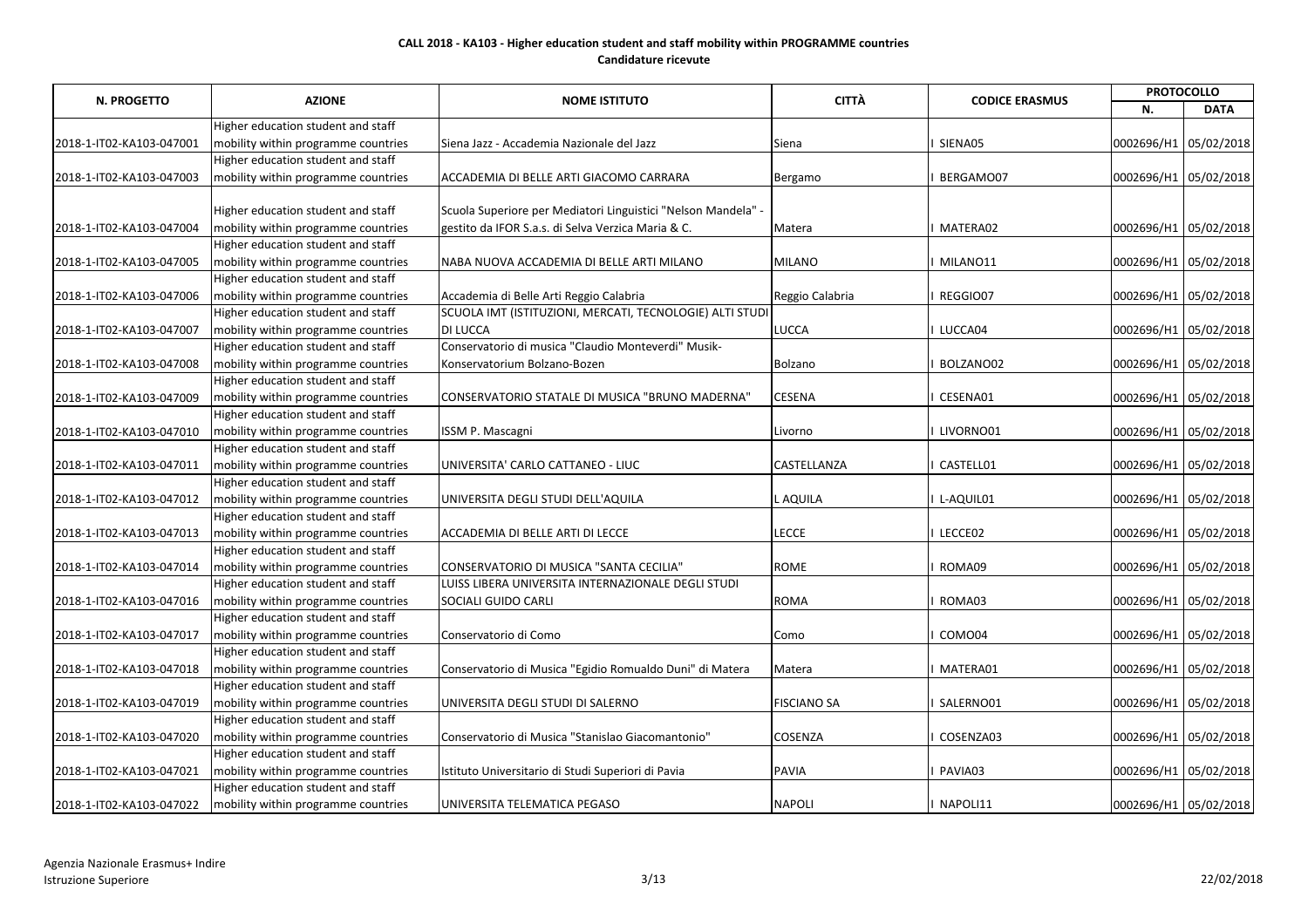| <b>N. PROGETTO</b>       | <b>AZIONE</b>                       | <b>NOME ISTITUTO</b>                                            | <b>CITTÀ</b>      | <b>CODICE ERASMUS</b> | <b>PROTOCOLLO</b>     |             |
|--------------------------|-------------------------------------|-----------------------------------------------------------------|-------------------|-----------------------|-----------------------|-------------|
|                          |                                     |                                                                 |                   |                       | N.                    | <b>DATA</b> |
|                          | Higher education student and staff  |                                                                 |                   |                       |                       |             |
| 2018-1-IT02-KA103-047023 | mobility within programme countries | <b>Associazione ARCES</b>                                       | PALERMO           | ARCES_CONSORTIA       | 0002696/H1 05/02/2018 |             |
|                          | Higher education student and staff  |                                                                 |                   |                       |                       |             |
| 2018-1-IT02-KA103-047024 | mobility within programme countries | Conservatorio statale di musica Giacomo Puccini                 | la Spezia         | LA-SPEZ01             | 0002696/H1 05/02/2018 |             |
|                          | Higher education student and staff  |                                                                 |                   |                       |                       |             |
| 2018-1-IT02-KA103-047026 | mobility within programme countries | UNIVERSITA VITA-SALUTE SAN RAFFAELE                             | <b>MILANO</b>     | MILANO15              | 0002696/H1 05/02/2018 |             |
|                          | Higher education student and staff  |                                                                 |                   |                       |                       |             |
| 2018-1-IT02-KA103-047027 | mobility within programme countries | Nuova Scuola Europea Srl                                        | Perugia           | PERUGIA05             | 0002696/H1 05/02/2018 |             |
|                          | Higher education student and staff  |                                                                 |                   |                       |                       |             |
| 2018-1-IT02-KA103-047028 | mobility within programme countries | UNIVERSITA DEGLI STUDI DI SASSARI                               | <b>SASSARI</b>    | SASSARI01             | 0002696/H1 05/02/2018 |             |
|                          | Higher education student and staff  |                                                                 |                   |                       |                       |             |
| 2018-1-IT02-KA103-047029 | mobility within programme countries | UNIVERSITA DEGLI STUDI DELLA TUSCIA                             | <b>VITERBO</b>    | VITERBO01             | 0002696/H1 05/02/2018 |             |
|                          | Higher education student and staff  |                                                                 |                   |                       |                       |             |
| 2018-1-IT02-KA103-047030 | mobility within programme countries | Accademia Abadir (ente gestore R.AR.A. SRL)                     | <b>CATANIA</b>    | CATANIA08             | 0002696/H1 05/02/2018 |             |
|                          | Higher education student and staff  |                                                                 |                   |                       |                       |             |
| 2018-1-IT02-KA103-047031 | mobility within programme countries | UNIVERSITA DEGLI STUDI DELLA CAMPANIA LUIGI VANVITELLI          | <b>CASERTA</b>    | NAPOLI09              | 0002696/H1 05/02/2018 |             |
|                          | Higher education student and staff  |                                                                 |                   |                       |                       |             |
| 2018-1-IT02-KA103-047033 | mobility within programme countries | Accademia della Moda                                            | <b>Naples</b>     | NAPOLI13              | 0002696/H1 05/02/2018 |             |
|                          | Higher education student and staff  |                                                                 |                   |                       |                       |             |
| 2018-1-IT02-KA103-047034 | mobility within programme countries | Conservatorio Statale di Musica Luisa D'Annunzio                | Pescara           | PESCARA01             | 0002696/H1 05/02/2018 |             |
|                          | Higher education student and staff  |                                                                 |                   |                       |                       |             |
| 2018-1-IT02-KA103-047035 | mobility within programme countries | UNIVERSITA DI PISA                                              | PISA              | PISA01                | 0002696/H1 05/02/2018 |             |
|                          | Higher education student and staff  |                                                                 |                   |                       |                       |             |
| 2018-1-IT02-KA103-047036 | mobility within programme countries | UNIVERSITA DEGLI STUDI DI MILANO                                | <b>MILANO</b>     | MILANO01              | 0002696/H1 05/02/2018 |             |
|                          | Higher education student and staff  |                                                                 |                   |                       |                       |             |
| 2018-1-IT02-KA103-047037 | mobility within programme countries | Istituto Superiore di Studi Musicali "Vincenzo Bellini" Catania | Catania           | CATANIA06             | 0002696/H1 05/02/2018 |             |
|                          | Higher education student and staff  | Istituto Superiore di Studi Musicali O.Vecchi - A.Tonelli di    |                   |                       |                       |             |
| 2018-1-IT02-KA103-047038 | mobility within programme countries | Modena                                                          | Modena            | MODENA05              | 0002696/H1 05/02/2018 |             |
|                          | Higher education student and staff  |                                                                 |                   |                       |                       |             |
| 2018-1-IT02-KA103-047039 | mobility within programme countries | Conservatorio di Musica "A. Corelli" Messina                    | Messina           | MESSINA04             | 0002696/H1 05/02/2018 |             |
|                          | Higher education student and staff  | CONSERVATORIO STATALE DI MUSICA "UMBERTO                        |                   |                       |                       |             |
| 2018-1-IT02-KA103-047041 | mobility within programme countries | GIORDANO"                                                       | Foggia            | FOGGIA02              | 0002696/H1 05/02/2018 |             |
|                          | Higher education student and staff  |                                                                 |                   |                       |                       |             |
| 2018-1-IT02-KA103-047042 | mobility within programme countries | UNIVERSITA DEGLI STUDI DEL MOLISE                               | <b>CAMPOBASSO</b> | CAMPOBA01             | 0002696/H1 05/02/2018 |             |
|                          | Higher education student and staff  |                                                                 |                   |                       |                       |             |
| 2018-1-IT02-KA103-047043 | mobility within programme countries | Uniformazione S.R.L.                                            | Italy             | VICENZA02             | 0002696/H1 05/02/2018 |             |
|                          | Higher education student and staff  |                                                                 |                   |                       |                       |             |
| 2018-1-IT02-KA103-047045 | mobility within programme countries | ALMA MATER STUDIORUM - UNIVERSITA DI BOLOGNA                    | <b>BOLOGNA</b>    | BOLOGNA01             | 0002696/H1 05/02/2018 |             |
|                          | Higher education student and staff  |                                                                 |                   |                       |                       |             |
| 2018-1-IT02-KA103-047046 | mobility within programme countries | UNIVERSITA DEGLI STUDI DI FOGGIA                                | <b>FOGGIA</b>     | FOGGIA03              | 0002696/H1 05/02/2018 |             |
|                          | Higher education student and staff  |                                                                 |                   |                       |                       |             |
| 2018-1-IT02-KA103-047047 | mobility within programme countries | UNIVERSITA DEGLI STUDI DI FOGGIA                                | <b>FOGGIA</b>     | FOGGIA03_CONSORTIA    | 0002696/H1 05/02/2018 |             |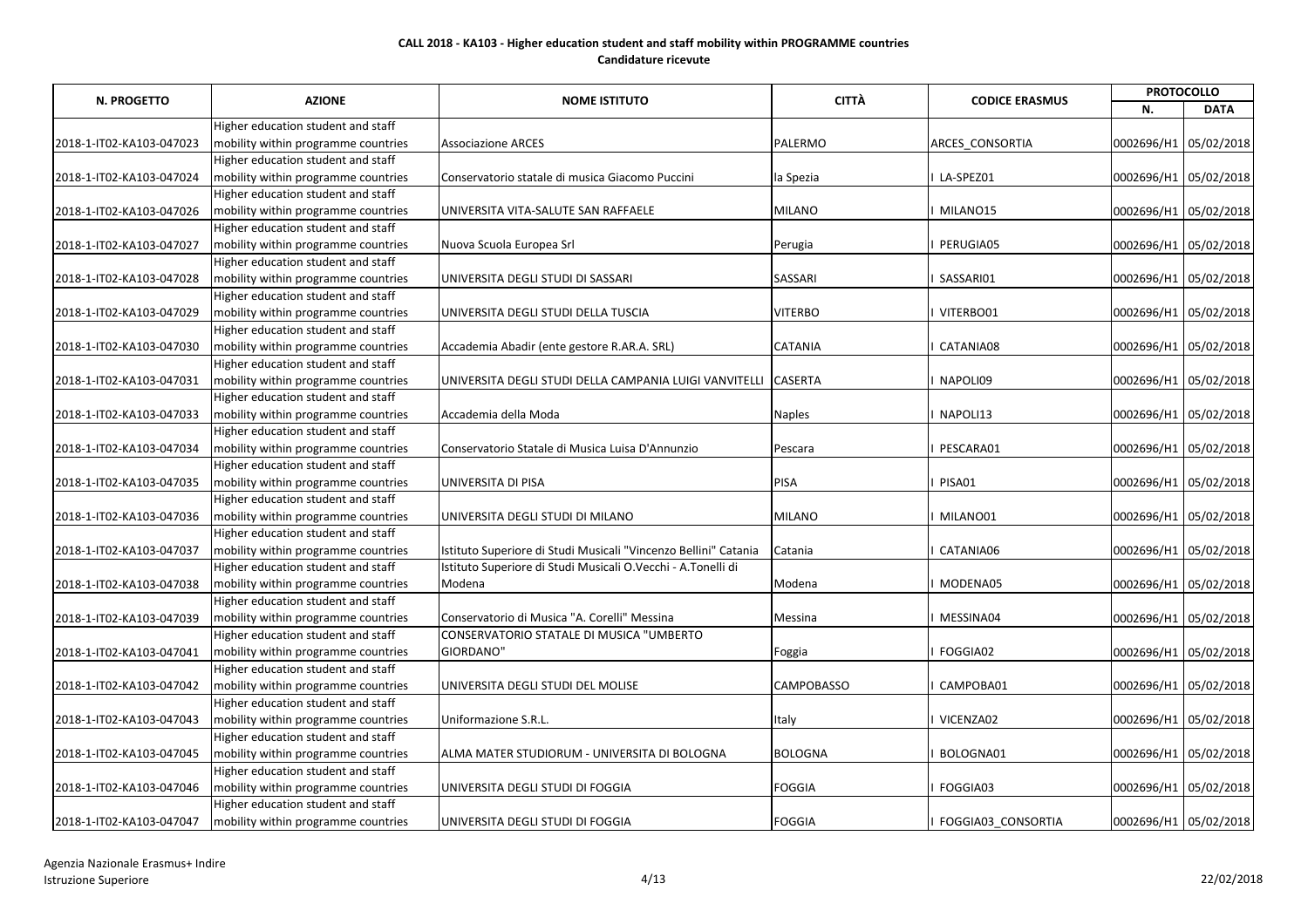|                          |                                                                |                                                              |                     |                       | <b>PROTOCOLLO</b>     |                       |
|--------------------------|----------------------------------------------------------------|--------------------------------------------------------------|---------------------|-----------------------|-----------------------|-----------------------|
| N. PROGETTO              | <b>AZIONE</b>                                                  | <b>NOME ISTITUTO</b>                                         | <b>CITTÀ</b>        | <b>CODICE ERASMUS</b> | N.                    | <b>DATA</b>           |
|                          | Higher education student and staff                             |                                                              |                     |                       |                       |                       |
| 2018-1-IT02-KA103-047049 | mobility within programme countries                            | POLITECNICO DI BARI                                          | <b>BARI</b>         | BARI05                | 0002696/H1 05/02/2018 |                       |
|                          | Higher education student and staff                             |                                                              |                     |                       |                       |                       |
| 2018-1-IT02-KA103-047054 | mobility within programme countries                            | UNIVERSITA DEGLI STUDI ROMA TRE                              | <b>ROMA</b>         | ROMA16                | 0002696/H1 05/02/2018 |                       |
|                          | Higher education student and staff                             |                                                              |                     |                       |                       |                       |
| 2018-1-IT02-KA103-047059 | mobility within programme countries                            | UNIVERSITA DEGLI STUDI DI GENOVA                             | <b>GENOVA</b>       | GENOVA01              | 0002696/H1 05/02/2018 |                       |
|                          | Higher education student and staff                             |                                                              |                     |                       |                       |                       |
| 2018-1-IT02-KA103-047062 | mobility within programme countries                            | ACCADEMIA DI BELLE ARTI DI CARRARA                           | <b>CARRARA</b>      | CARRARA01             | 0002696/H1 05/02/2018 |                       |
|                          | Higher education student and staff                             |                                                              |                     |                       |                       |                       |
| 2018-1-IT02-KA103-047063 | mobility within programme countries                            | UNIVERSITA DEGLI STUDI SUOR ORSOLA BENINCASA                 | <b>NAPOLI</b>       | NAPOLI04              | 0002696/H1 05/02/2018 |                       |
|                          | Higher education student and staff                             |                                                              |                     |                       |                       |                       |
| 2018-1-IT02-KA103-047067 | mobility within programme countries                            | Conservatorio di Musica "L. Refice"                          | Frosinone           | FROSINO02             | 0002696/H1 05/02/2018 |                       |
|                          | Higher education student and staff                             |                                                              |                     |                       |                       |                       |
| 2018-1-IT02-KA103-047069 | mobility within programme countries                            | Conservatorio di Musica "L. Refice"                          | Frosinone           | FROSINO02 CONSORTIA   | 0002696/H1 05/02/2018 |                       |
|                          | Higher education student and staff                             | Fondazione Biocampus Istituto Tecnico Superiore per le Nuove |                     |                       |                       |                       |
| 2018-1-IT02-KA103-047070 | mobility within programme countries                            | Tecnologie per il Made in Italy                              | <b>LATINA</b>       | LATINA04              | 0002696/H1 05/02/2018 |                       |
|                          | Higher education student and staff                             |                                                              |                     |                       |                       |                       |
| 2018-1-IT02-KA103-047072 | mobility within programme countries                            | Conservatorio di Musica G.B.Martini                          | Bologna             | BOLOGNA04             | 0002696/H1 05/02/2018 |                       |
|                          | Higher education student and staff                             |                                                              |                     |                       |                       |                       |
| 2018-1-IT02-KA103-047076 | mobility within programme countries                            | ACCADEMIA DI BELLE ARTI DI BOLOGNA                           | <b>BOOGNA</b>       | BOLOGNA03             | 0002696/H1 05/02/2018 |                       |
|                          | Higher education student and staff                             |                                                              |                     |                       |                       |                       |
| 2018-1-IT02-KA103-047080 | mobility within programme countries                            | Università Telematica Universitas Mercatorum                 | Roma                | ROMA34                | 0002696/H1 05/02/2018 |                       |
|                          |                                                                | FONDAZIONE ISTITUTO TECNICO SUPERIORE PER TECNOLOGIE         |                     |                       |                       |                       |
|                          | Higher education student and staff                             | INNOVATIVE PER I BENI E LE ATTIVITÀ CULTURALI E              |                     |                       |                       |                       |
| 2018-1-IT02-KA103-047082 | mobility within programme countries                            | <b>TURISTICHE</b>                                            | <b>VICO EQUENSE</b> | SALERNO03             | 0002696/H1 05/02/2018 |                       |
|                          | Higher education student and staff                             |                                                              |                     |                       |                       |                       |
| 2018-1-IT02-KA103-047085 | mobility within programme countries                            | EUROPEAN UNIVERSITY INSTITUTE                                | <b>FIESOLE</b>      | FIESOLE01             | 0002696/H1 05/02/2018 |                       |
|                          | Higher education student and staff                             |                                                              |                     |                       |                       |                       |
|                          | 2018-1-IT02-KA103-047086   mobility within programme countries | Accademia di Belle Arti di Firenze                           | florence            | FIRENZE03             |                       | 0002696/H1 05/02/2018 |
|                          | Higher education student and staff                             |                                                              |                     |                       |                       |                       |
| 2018-1-IT02-KA103-047087 | mobility within programme countries                            | FONDAZIONE ITS TURISMO JESOLO                                | Jesolo (VE)         | JESOLO01              | 0002696/H1 05/02/2018 |                       |
|                          | Higher education student and staff                             |                                                              |                     |                       |                       |                       |
| 2018-1-IT02-KA103-047090 | mobility within programme countries                            | ACCADEMIA DI BELLE ARTI DI L'AQUILA                          | L'AQUILA            | L-AQUIL03             | 0002696/H1 05/02/2018 |                       |
|                          |                                                                | Fondazione ITS Istituto Tecnico Superiore Area Nuove         |                     |                       |                       |                       |
|                          | Higher education student and staff                             | Tecnologie per il Made in Italy Sistema Alimentare Settore   |                     |                       |                       |                       |
| 2018-1-IT02-KA103-047098 | mobility within programme countries                            | Produzioni Agroalimentari                                    | Locorotondo         | BARI06                | 0002696/H1 05/02/2018 |                       |
|                          | Higher education student and staff                             |                                                              |                     |                       |                       |                       |
| 2018-1-IT02-KA103-047101 | mobility within programme countries                            | Istitituto Superiore di Studi Musicali "L.Boccherini"        | Lucca               | LUCCA03               | 0002696/H1 05/02/2018 |                       |
|                          | Higher education student and staff                             |                                                              |                     |                       |                       |                       |
| 2018-1-IT02-KA103-047104 | mobility within programme countries                            | Conservatorio di musica "Niccolò Piccinni" - Bari            | Bari                | BARI03                | 0002696/H1 05/02/2018 |                       |
|                          | Higher education student and staff                             |                                                              |                     |                       |                       |                       |
| 2018-1-IT02-KA103-047117 | mobility within programme countries                            | LIBERA UNIVERSITA MARIA SS. ASSUNTA DI ROMA                  | <b>ROMA</b>         | ROMA04                |                       | 0002696/H1 05/02/2018 |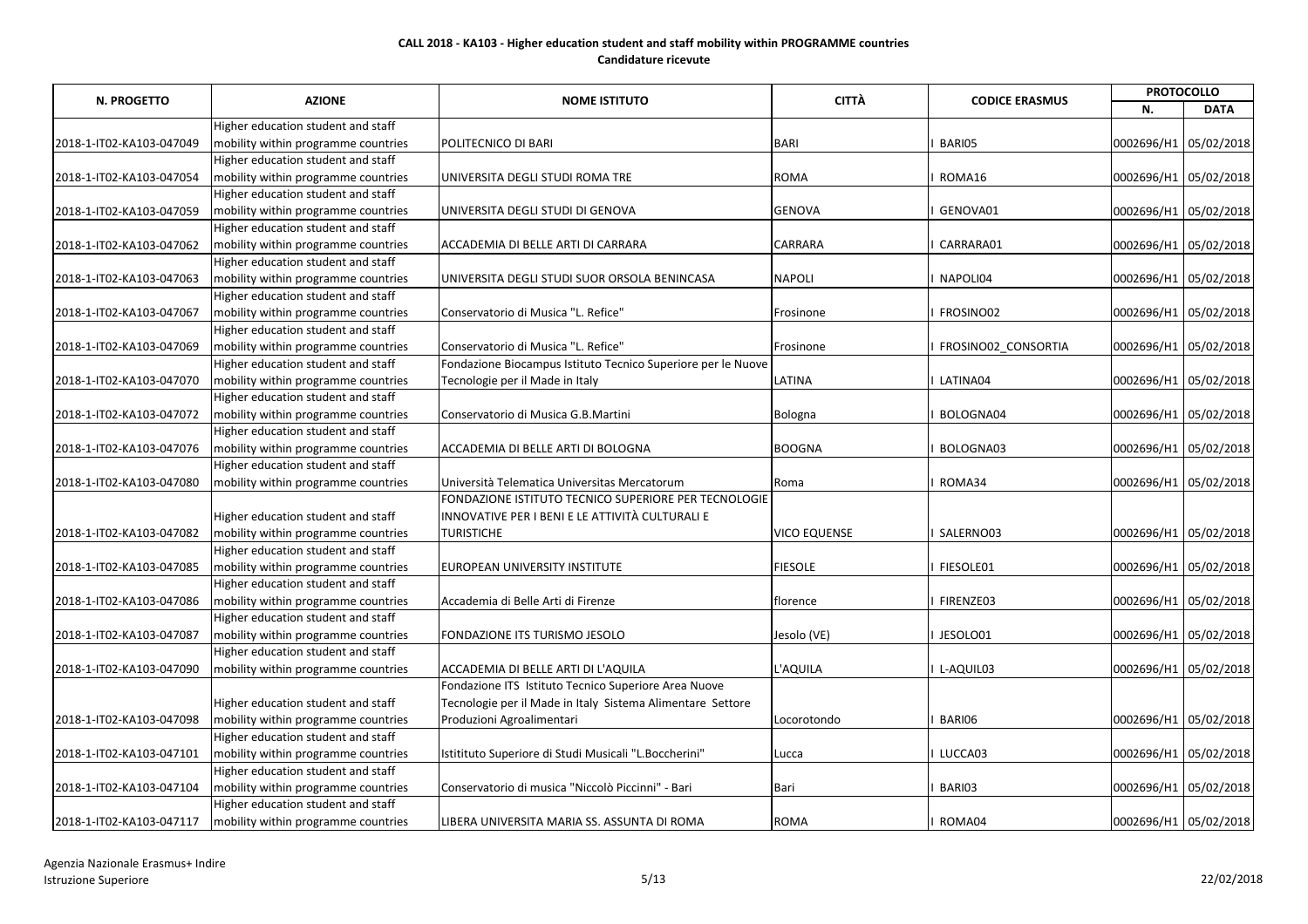| <b>N. PROGETTO</b>       | <b>AZIONE</b>                       | <b>NOME ISTITUTO</b>                                                   | <b>CITTÀ</b>           | <b>CODICE ERASMUS</b>  | <b>PROTOCOLLO</b>     |             |
|--------------------------|-------------------------------------|------------------------------------------------------------------------|------------------------|------------------------|-----------------------|-------------|
|                          |                                     |                                                                        |                        |                        | N.                    | <b>DATA</b> |
|                          | Higher education student and staff  |                                                                        |                        |                        |                       |             |
| 2018-1-IT02-KA103-047118 | mobility within programme countries | Fondazione ITS Nuove Tecnologie per il made in Italy                   | Udine                  | UDINE03                | 0002696/H1 05/02/2018 |             |
|                          | Higher education student and staff  |                                                                        |                        |                        |                       |             |
| 2018-1-IT02-KA103-047119 | mobility within programme countries | SCUOLA SUPERIORE PER MEDIATORI LINGUISTICI DI PADOVA                   | Padova                 | PADOVA04               | 0002696/H1 05/02/2018 |             |
|                          | Higher education student and staff  |                                                                        |                        |                        |                       |             |
| 2018-1-IT02-KA103-047120 | mobility within programme countries | UNIVERSITA COMMERCIALE LUIGI BOCCONI                                   | <b>MILANO</b>          | MILANO04               | 0002696/H1 05/02/2018 |             |
|                          | Higher education student and staff  |                                                                        |                        |                        |                       |             |
| 2018-1-IT02-KA103-047124 | mobility within programme countries | ISTITUTO SUPERIORE INDUSTRIE ARTISTICHE URBINO                         | <b>URBINO</b>          | URBINO05               | 0002696/H1 05/02/2018 |             |
|                          | Higher education student and staff  |                                                                        |                        |                        |                       |             |
| 2018-1-IT02-KA103-047125 | mobility within programme countries | Istituto Superiore per le Industrie Artistiche - I.S.I.A.              | Roma                   | ROMA12                 | 0002696/H1 05/02/2018 |             |
|                          | Higher education student and staff  |                                                                        |                        |                        |                       |             |
| 2018-1-IT02-KA103-047126 | mobility within programme countries | Conservatorio di Musica di Lecce - Tito Schipa                         | Lecce                  | LECCE03                | 0002696/H1 05/02/2018 |             |
|                          | Higher education student and staff  |                                                                        |                        |                        |                       |             |
| 2018-1-IT02-KA103-047128 | mobility within programme countries | Istituto Superiore per le Industrie Artistiche                         | Florence               | FIRENZE05              | 0002696/H1 05/02/2018 |             |
|                          | Higher education student and staff  |                                                                        |                        |                        |                       |             |
| 2018-1-IT02-KA103-047135 | mobility within programme countries | CONSERVATORIO DI MUSICA ARRIGO BOITO                                   | <b>PARMA</b>           | PARMA02                | 0002696/H1 05/02/2018 |             |
|                          | Higher education student and staff  |                                                                        |                        |                        |                       |             |
| 2018-1-IT02-KA103-047136 | mobility within programme countries | Istituto Generale Istruzione Superiore S.R.L.                          | Cagliari               | QUARTUS01              | 0002696/H1 05/02/2018 |             |
|                          | Higher education student and staff  |                                                                        |                        |                        |                       |             |
| 2018-1-IT02-KA103-047137 | mobility within programme countries | UNIVERSITA DEGLI STUDI DI MACERATA                                     | <b>MACERATA</b>        | MACERAT01              | 0002696/H1 05/02/2018 |             |
|                          | Higher education student and staff  |                                                                        |                        |                        |                       |             |
| 2018-1-IT02-KA103-047138 | mobility within programme countries | Vincenzo Foppa Società Cooperativa Sociale ONLUS                       | Brescia                | BRESCIA04              | 0002696/H1 05/02/2018 |             |
|                          | Higher education student and staff  | CONSERVATORIO DI MUSICA BENEDETTO MARCELLO DI                          |                        |                        |                       |             |
| 2018-1-IT02-KA103-047139 | mobility within programme countries | <b>VENEZIA</b>                                                         | <b>VENEZIA</b>         | VENEZIA04              | 0002696/H1 05/02/2018 |             |
|                          | Higher education student and staff  |                                                                        |                        |                        |                       |             |
| 2018-1-IT02-KA103-047145 | mobility within programme countries | CONSERVATORIO DI MUSICA "ARRIGO PEDROLLO" DI VICENZA VIICENZA          |                        | VICENZA03              | 0002696/H1 05/02/2018 |             |
|                          | Higher education student and staff  |                                                                        |                        |                        |                       |             |
| 2018-1-IT02-KA103-047146 | mobility within programme countries | Conservatorio di Musica di Stato "Antonio Scontrino" - Trapani Trapani |                        | TRAPANI02              | 0002696/H1 05/02/2018 |             |
|                          | Higher education student and staff  |                                                                        |                        |                        |                       |             |
| 2018-1-IT02-KA103-047147 | mobility within programme countries | UNIVERSITA CA' FOSCARI VENEZIA                                         | <b>VENEZIA</b>         | VENEZIA01_CONSORTIA    | 0002696/H1 05/02/2018 |             |
|                          | Higher education student and staff  |                                                                        |                        |                        |                       |             |
| 2018-1-IT02-KA103-047148 | mobility within programme countries | Politecnico delle arti applicate all'impresa                           | Ancona                 | ANCONA02               | 0002696/H1 05/02/2018 |             |
|                          | Higher education student and staff  |                                                                        |                        |                        |                       |             |
| 2018-1-IT02-KA103-047152 | mobility within programme countries | Fondazione Unicampus San Pellegrino                                    | Misano Adriatico       | FORLI01                | 0002696/H1 05/02/2018 |             |
|                          | Higher education student and staff  |                                                                        |                        |                        |                       |             |
| 2018-1-IT02-KA103-047158 | mobility within programme countries | Università per Stranieri "Dante Alighieri"                             | <b>REGGIO CALABRIA</b> | REGGIO06               | 0002696/H1 05/02/2018 |             |
|                          | Higher education student and staff  |                                                                        |                        |                        |                       |             |
| 2018-1-IT02-KA103-047159 | mobility within programme countries | UNIVERSITA DEGLI STUDI DI ROMA LA SAPIENZA                             | <b>ROMA</b>            | ROMA01_CONSORTIA_EU4EU | 0002696/H1 05/02/2018 |             |
|                          | Higher education student and staff  |                                                                        |                        |                        |                       |             |
| 2018-1-IT02-KA103-047160 | mobility within programme countries | UNIVERSITA DEGLI STUDI DI TRENTO                                       | <b>TRENTO</b>          | TRENTO01               | 0002696/H1 05/02/2018 |             |
|                          | Higher education student and staff  |                                                                        |                        |                        |                       |             |
| 2018-1-IT02-KA103-047161 | mobility within programme countries | UNIVERSITA DEGLI STUDI DI CATANIA                                      | <b>CATANIA</b>         | CATANIA01              | 0002696/H1 05/02/2018 |             |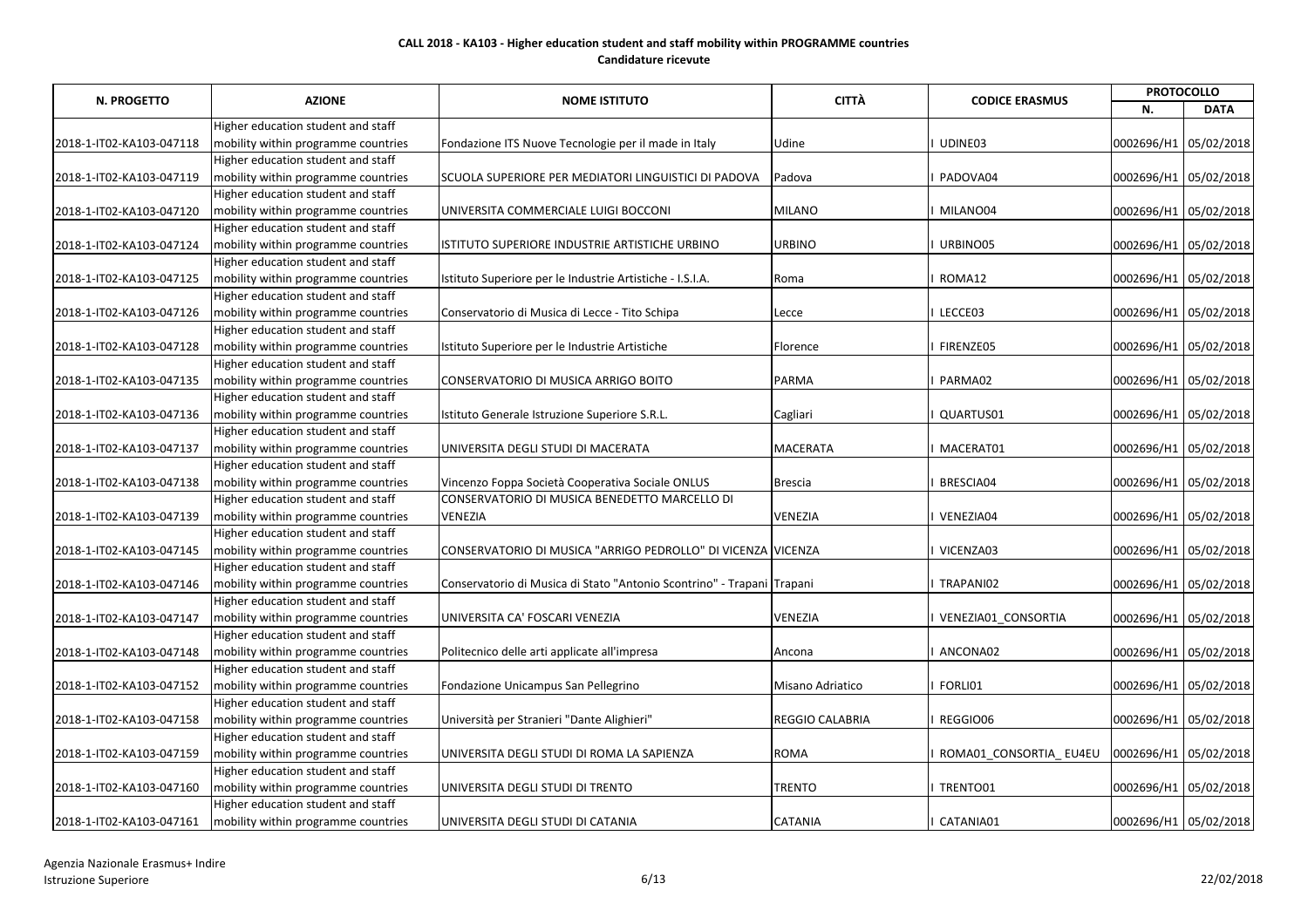|                          |                                     |                                                    | <b>CITTÀ</b>               |                       |                       | <b>PROTOCOLLO</b>     |  |
|--------------------------|-------------------------------------|----------------------------------------------------|----------------------------|-----------------------|-----------------------|-----------------------|--|
| <b>N. PROGETTO</b>       | <b>AZIONE</b>                       | <b>NOME ISTITUTO</b>                               |                            | <b>CODICE ERASMUS</b> | N.                    | <b>DATA</b>           |  |
|                          | Higher education student and staff  |                                                    |                            | ROMA01_CONSORTIA      |                       |                       |  |
| 2018-1-IT02-KA103-047163 | mobility within programme countries | UNIVERSITA DEGLI STUDI DI ROMA LA SAPIENZA         | <b>ROMA</b>                | Unipharma             | 0002696/H1 05/02/2018 |                       |  |
|                          | Higher education student and staff  |                                                    |                            |                       |                       |                       |  |
| 2018-1-IT02-KA103-047168 | mobility within programme countries | Fondazione ITS Roberto Rossellini                  | Roma                       | ROMA37                | 0002696/H1 05/02/2018 |                       |  |
|                          | Higher education student and staff  | CONSERVATORIO DI MUSICA "F.TORREFRANCA" VIBO       |                            |                       |                       |                       |  |
| 2018-1-IT02-KA103-047171 | mobility within programme countries | <b>VALENTIA</b>                                    | <b>VIBO VALENTIA</b>       | VIBO-VA01             | 0002696/H1 05/02/2018 |                       |  |
|                          | Higher education student and staff  |                                                    |                            |                       |                       |                       |  |
| 2018-1-IT02-KA103-047174 | mobility within programme countries | UNIVERSITA DEGLI STUDI DI BARI ALDO MORO           | <b>BARI</b>                | BARI01                | 0002696/H1 05/02/2018 |                       |  |
|                          | Higher education student and staff  |                                                    |                            |                       |                       |                       |  |
| 2018-1-IT02-KA103-047176 | mobility within programme countries | Saint Louis Music Center Srl                       | Rome                       | ROMA30                | 0002696/H1 05/02/2018 |                       |  |
|                          | Higher education student and staff  |                                                    |                            |                       |                       |                       |  |
| 2018-1-IT02-KA103-047178 | mobility within programme countries | Conservatorio di Musica "Nino Rota"                | Monopoli                   | MONOPOL02             | 0002696/H1 05/02/2018 |                       |  |
|                          | Higher education student and staff  |                                                    |                            |                       |                       |                       |  |
| 2018-1-IT02-KA103-047181 | mobility within programme countries | UNIVERSITA DELLA VALLE D'AOSTA                     | <b>AOSTA</b>               | AOSTA02               | 0002696/H1 05/02/2018 |                       |  |
|                          | Higher education student and staff  |                                                    |                            |                       |                       |                       |  |
| 2018-1-IT02-KA103-047192 | mobility within programme countries | Conservatorio Statale di Musica C. Pollini -Padova | Padova                     | PADOVA02              | 0002696/H1 05/02/2018 |                       |  |
|                          | Higher education student and staff  | FONDAZIONE ISTITUTO TECNICO SUPERIORE "A. MONACO"  |                            |                       |                       |                       |  |
| 2018-1-IT02-KA103-047209 | mobility within programme countries | Settore energia                                    | Cosenza                    | COSENZA05             | 0002696/H1 05/02/2018 |                       |  |
|                          | Higher education student and staff  |                                                    |                            |                       |                       |                       |  |
| 2018-1-IT02-KA103-047216 | mobility within programme countries | UNIVERSITA DEGLI STUDI DI NAPOLI FEDERICO II.      | <b>NAPOLI</b>              | NAPOLI01              | 0002696/H1 05/02/2018 |                       |  |
|                          | Higher education student and staff  |                                                    |                            |                       |                       |                       |  |
| 2018-1-IT02-KA103-047218 | mobility within programme countries | UNIVERSITA DEGLI STUDI DI FIRENZE                  | Florence                   | FIRENZE01             | 0002696/H1 05/02/2018 |                       |  |
|                          | Higher education student and staff  |                                                    |                            |                       |                       |                       |  |
| 2018-1-IT02-KA103-047221 | mobility within programme countries | UNIVERSITA IUAV DI VENEZIA                         | <b>VENEZIA</b>             | VENEZIA02_CONSORTIA   | 0002696/H1 05/02/2018 |                       |  |
|                          | Higher education student and staff  |                                                    |                            |                       |                       |                       |  |
| 2018-1-IT02-KA103-047224 | mobility within programme countries | UNIVERSITA DEGLI STUDI DI VERONA                   | <b>VERONA</b>              | VERONA01              | 0002696/H1 05/02/2018 |                       |  |
|                          | Higher education student and staff  | UNIVERSITA DEGLI STUDI GUGLIELMO MARCONI -         |                            |                       |                       |                       |  |
| 2018-1-IT02-KA103-047225 | mobility within programme countries | <b>TELEMATICA</b>                                  | <b>ROMA</b>                | ROMA21                | 0002696/H1 05/02/2018 |                       |  |
|                          | Higher education student and staff  | UNIVERSITA DEGLI STUDI MEDITERRANEA DI REGGIO      |                            |                       |                       |                       |  |
| 2018-1-IT02-KA103-047229 | mobility within programme countries | <b>CALABRIA</b>                                    | <b>REGGIO CALABRIA</b>     | REGGIO01              |                       | 0002696/H1 05/02/2018 |  |
|                          | Higher education student and staff  |                                                    |                            |                       |                       |                       |  |
| 2018-1-IT02-KA103-047235 | mobility within programme countries | UNIVERSITA DELLA CALABRIA                          | <b>ARCAVACATA DI RENDE</b> | COSENZA01 CONSORTIA   |                       | 0002696/H1 05/02/2018 |  |
|                          | Higher education student and staff  |                                                    |                            |                       |                       |                       |  |
| 2018-1-IT02-KA103-047237 | mobility within programme countries | UNIVERSITA DELLA CALABRIA                          | ARCAVACATA DI RENDE        | COSENZA01             |                       | 0002696/H1 05/02/2018 |  |
|                          | Higher education student and staff  |                                                    |                            |                       |                       |                       |  |
| 2018-1-IT02-KA103-047244 | mobility within programme countries | Accademia di Belle Arti di Catanzaro               | Catanzaro                  | CATANZA03             |                       | 0002696/H1 05/02/2018 |  |
|                          | Higher education student and staff  |                                                    |                            |                       |                       |                       |  |
| 2018-1-IT02-KA103-047248 | mobility within programme countries | FONDAZIONE SCUOLE CIVICHE DI MILANO                | <b>MILANO</b>              | MILANO14              |                       | 0002696/H1 05/02/2018 |  |
|                          | Higher education student and staff  |                                                    |                            |                       |                       |                       |  |
| 2018-1-IT02-KA103-047253 | mobility within programme countries | UNIVERSITA IUAV DI VENEZIA                         | <b>VENEZIA</b>             | VENEZIA02             |                       | 0002696/H1 05/02/2018 |  |
|                          | Higher education student and staff  |                                                    |                            |                       |                       |                       |  |
| 2018-1-IT02-KA103-047254 | mobility within programme countries | POLITECNICO DI TORINO                              | <b>TORINO</b>              | TORINO02              |                       | 0002696/H1 05/02/2018 |  |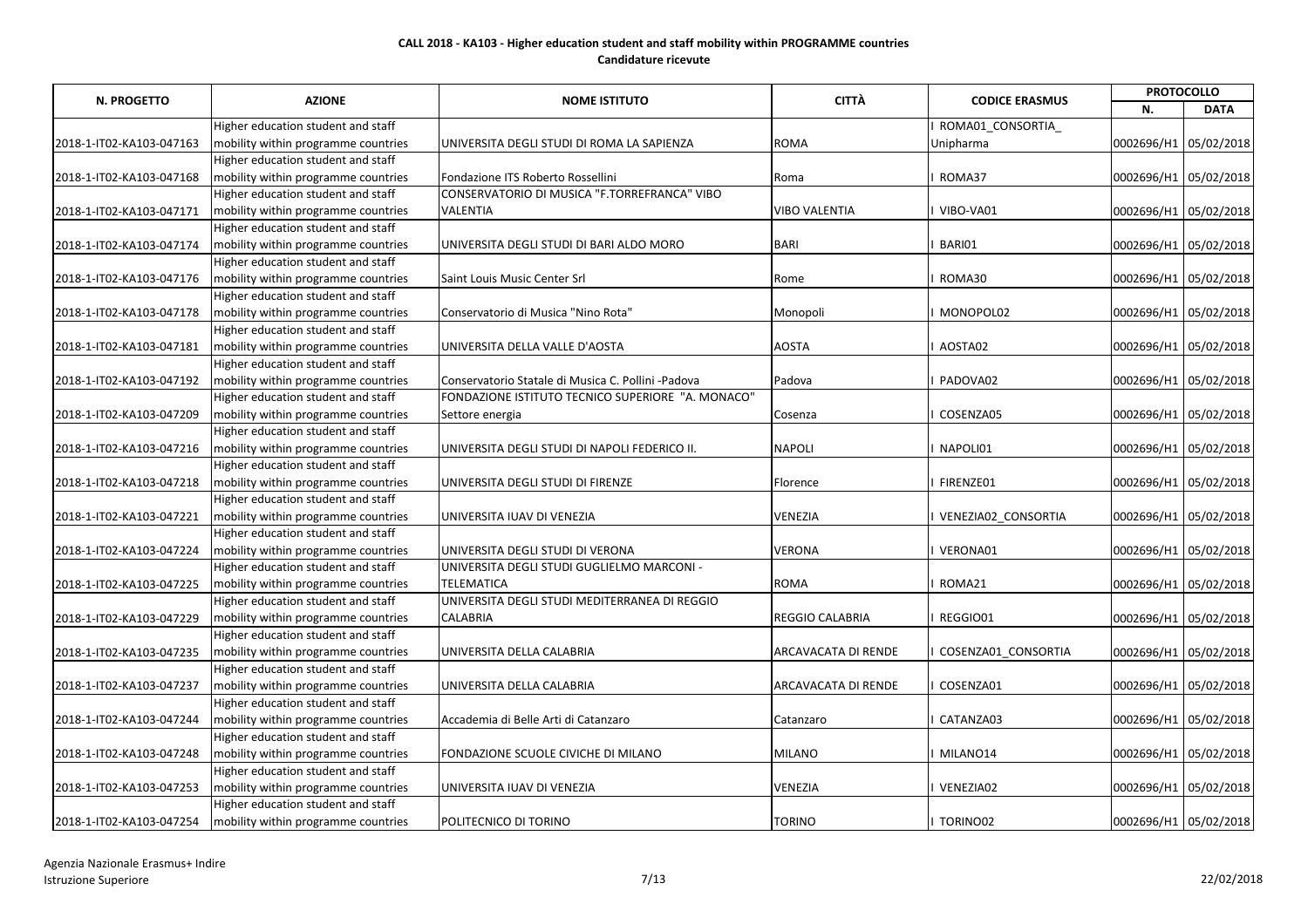|                          |                                     |                                                                        | <b>CITTÀ</b>               |                       |                       | <b>PROTOCOLLO</b>     |
|--------------------------|-------------------------------------|------------------------------------------------------------------------|----------------------------|-----------------------|-----------------------|-----------------------|
| N. PROGETTO              | <b>AZIONE</b>                       | <b>NOME ISTITUTO</b>                                                   |                            | <b>CODICE ERASMUS</b> | N.                    | <b>DATA</b>           |
|                          | Higher education student and staff  |                                                                        |                            |                       |                       |                       |
| 2018-1-IT02-KA103-047255 | mobility within programme countries | ACCADEMIA DI BELLE ARTI DI BRERA                                       | Milano                     | MILANO08              | 0002696/H1 05/02/2018 |                       |
|                          | Higher education student and staff  |                                                                        |                            |                       |                       |                       |
| 2018-1-IT02-KA103-047259 | mobility within programme countries | UNIVERSITA DEGLI STUDI DELLA BASILICATA                                | <b>POTENZA</b>             | POTENZA01             | 0002696/H1 05/02/2018 |                       |
|                          | Higher education student and staff  |                                                                        |                            |                       |                       |                       |
| 2018-1-IT02-KA103-047264 | mobility within programme countries | <b>HUMANITAS UNIVERSITY</b>                                            | <b>PIEVE EMANUELE</b>      | MILANO21              |                       | 0002696/H1 05/02/2018 |
|                          | Higher education student and staff  |                                                                        |                            |                       |                       |                       |
| 2018-1-IT02-KA103-047265 | mobility within programme countries | UNIVERSITA DEGLI STUDI DI CAGLIARI                                     | <b>CAGLIARI</b>            | CAGLIAR01             | 0002696/H1 05/02/2018 |                       |
|                          | Higher education student and staff  |                                                                        |                            |                       |                       |                       |
| 2018-1-IT02-KA103-047268 | mobility within programme countries | LIBERA UNIVERSITA DI LINGUE E COMUNICAZIONE IULM                       | <b>MILANO</b>              | MILANO05              | 0002696/H1 05/02/2018 |                       |
|                          | Higher education student and staff  |                                                                        |                            |                       |                       |                       |
| 2018-1-IT02-KA103-047269 | mobility within programme countries | I.T.S. Umbria Made in Italy-Innovazione, Tecnologia e Sviluppo Perugia |                            | PERUGIA07             | 0002696/H1 05/02/2018 |                       |
|                          | Higher education student and staff  |                                                                        |                            |                       |                       |                       |
| 2018-1-IT02-KA103-047275 | mobility within programme countries | Accademia di Belle Arti di Bari                                        | Bari                       | BARI02                | 0002696/H1 05/02/2018 |                       |
|                          | Higher education student and staff  | SCUOLA SUPERIORE DI STUDI UNIVERSITARI E DI                            |                            |                       |                       |                       |
| 2018-1-IT02-KA103-047276 | mobility within programme countries | PERFEZIONAMENTO SANT'ANNA                                              | <b>PISA</b>                | PISA03_CONSORTIA      | 0002696/H1 05/02/2018 |                       |
|                          | Higher education student and staff  |                                                                        |                            |                       |                       |                       |
| 2018-1-IT02-KA103-047277 | mobility within programme countries | Universita' degli Studi di Urbino Carlo Bo                             | <b>URBINO</b>              | URBINO01              | 0002696/H1 05/02/2018 |                       |
|                          | Higher education student and staff  |                                                                        |                            |                       |                       |                       |
| 2018-1-IT02-KA103-047280 | mobility within programme countries | Fondazione Accademia di Belle Arti "P. Vannucci"                       | Perugia                    | PERUGIA04             | 0002696/H1 05/02/2018 |                       |
|                          | Higher education student and staff  |                                                                        |                            |                       |                       |                       |
| 2018-1-IT02-KA103-047281 | mobility within programme countries | UNIVERSITA DEGLI STUDI DEL SANNIO                                      | <b>BENEVENTO</b>           | BENEVEN02             | 0002696/H1 05/02/2018 |                       |
|                          | Higher education student and staff  |                                                                        |                            |                       |                       |                       |
| 2018-1-IT02-KA103-047282 | mobility within programme countries | UNIVERSITA DEGLI STUDI DI PADOVA                                       | <b>PADOVA</b>              | PADOVA01              | 0002696/H1 05/02/2018 |                       |
|                          | Higher education student and staff  |                                                                        |                            |                       |                       |                       |
| 2018-1-IT02-KA103-047287 | mobility within programme countries | CONSERVATORIO STATALE DI MUSICA A.STEFFANI                             | <b>CASTELFRANCO VENETO</b> | CASTELF01             | 0002696/H1 05/02/2018 |                       |
|                          | Higher education student and staff  |                                                                        |                            |                       |                       |                       |
| 2018-1-IT02-KA103-047288 | mobility within programme countries | Conservatorio di musica "F.A. Bonporti" di Trento                      | Trento                     | TRENTO02              | 0002696/H1 05/02/2018 |                       |
|                          | Higher education student and staff  |                                                                        |                            |                       |                       |                       |
| 2018-1-IT02-KA103-047289 | mobility within programme countries | IED Istituto Europeo di Design S.p.A.                                  | Milano                     | MILANO18              |                       | 0002696/H1 05/02/2018 |
|                          | Higher education student and staff  |                                                                        |                            |                       |                       |                       |
| 2018-1-IT02-KA103-047294 | mobility within programme countries | UNIVERSITA DEGLI STUDI MAGNA GRAECIA DI CATANZARO                      | <b>CATANZARO</b>           | CATANZA02             |                       | 0002696/H1 05/02/2018 |
|                          | Higher education student and staff  |                                                                        |                            |                       |                       |                       |
| 2018-1-IT02-KA103-047296 | mobility within programme countries | Conservatorio di Adria                                                 | Adria (RO)                 | ADRIA01               |                       | 0002696/H1 05/02/2018 |
|                          | Higher education student and staff  |                                                                        |                            |                       |                       |                       |
| 2018-1-IT02-KA103-047297 | mobility within programme countries | SCUOLA SUPERIORE PER MEDIATORI LINGUISTICI                             | Lucca                      | LUCCA02               |                       | 0002696/H1 05/02/2018 |
|                          | Higher education student and staff  |                                                                        |                            |                       |                       |                       |
| 2018-1-IT02-KA103-047300 | mobility within programme countries | Istituto Superiore di Studi Musicali 'Claudio Monteverdi'              | <b>CREMONA</b>             | CREMONA01             |                       | 0002696/H1 05/02/2018 |
|                          | Higher education student and staff  |                                                                        |                            |                       |                       |                       |
| 2018-1-IT02-KA103-047305 | mobility within programme countries | UNIVERSITA DEGLI STUDI DI UDINE                                        | <b>UDINE</b>               | UDINE01_CONSORTIA     |                       | 0002696/H1 05/02/2018 |
|                          | Higher education student and staff  |                                                                        |                            |                       |                       |                       |
| 2018-1-IT02-KA103-047309 | mobility within programme countries | UNIVERSITA DEGLI STUDI DI NAPOLI PARTHENOPE                            | <b>NAPOLI</b>              | NAPOLI03              |                       | 0002696/H1 05/02/2018 |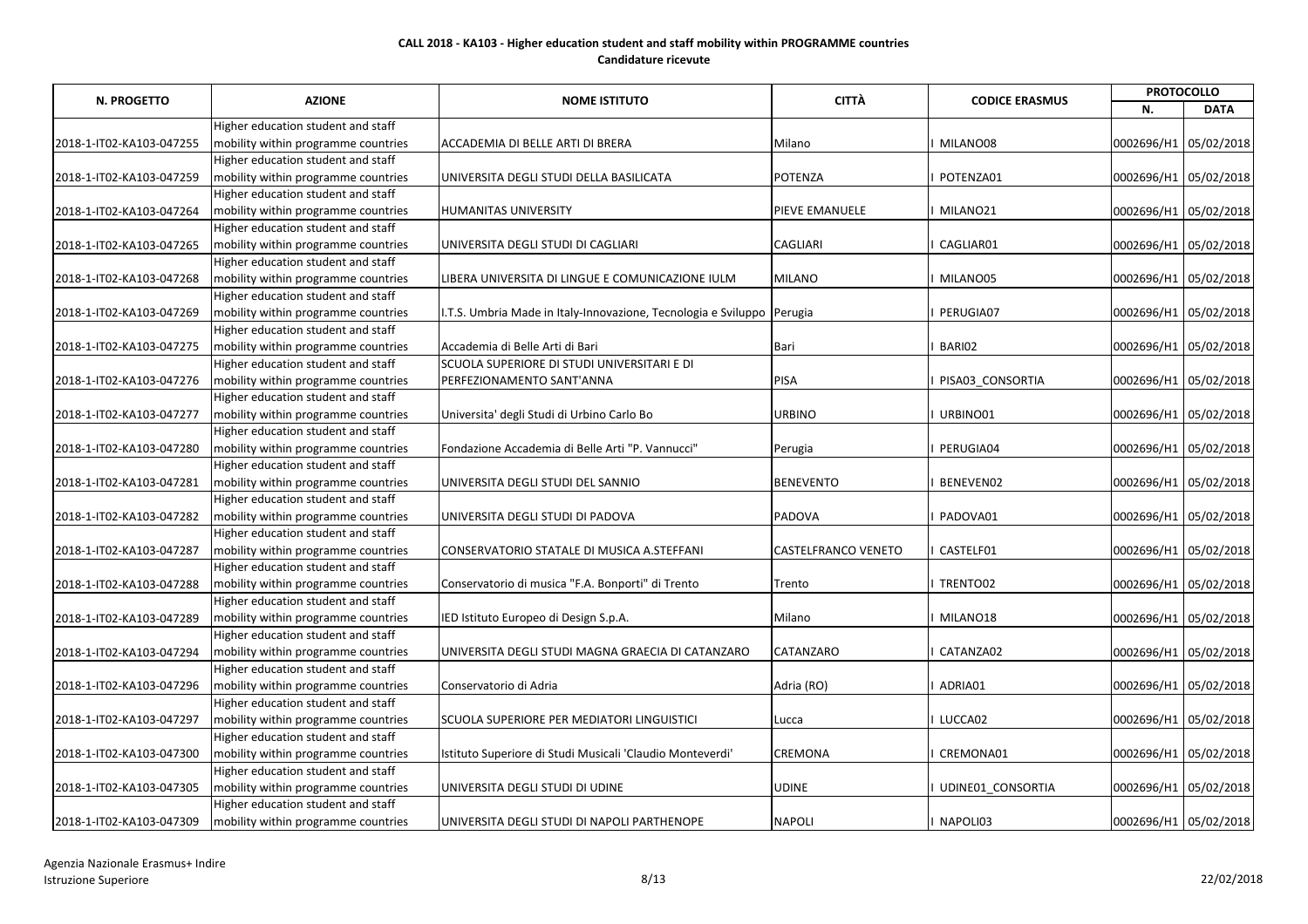|                          |                                     |                                                                                   | <b>CITTÀ</b>           |                          | <b>PROTOCOLLO</b>     |             |
|--------------------------|-------------------------------------|-----------------------------------------------------------------------------------|------------------------|--------------------------|-----------------------|-------------|
| <b>N. PROGETTO</b>       | <b>AZIONE</b>                       | <b>NOME ISTITUTO</b>                                                              |                        | <b>CODICE ERASMUS</b>    | N.                    | <b>DATA</b> |
|                          | Higher education student and staff  |                                                                                   |                        |                          |                       |             |
| 2018-1-IT02-KA103-047312 | mobility within programme countries | Fondazione Istituto Tecnico Superiore Energia e Ambiente                          | COLLE DI VAL D ELSA SI | SIENA06                  | 0002696/H1 05/02/2018 |             |
|                          | Higher education student and staff  |                                                                                   |                        |                          |                       |             |
| 2018-1-IT02-KA103-047322 | mobility within programme countries | Accademiadi Belle Arti di Catania                                                 | Catania                | CATANIA03                | 0002696/H1 05/02/2018 |             |
|                          | Higher education student and staff  |                                                                                   |                        |                          |                       |             |
| 2018-1-IT02-KA103-047323 | mobility within programme countries | UNIVERSITA DEGLI STUDI DI UDINE                                                   | <b>UDINE</b>           | UDINE01                  | 0002696/H1 05/02/2018 |             |
|                          | Higher education student and staff  |                                                                                   |                        |                          |                       |             |
| 2018-1-IT02-KA103-047324 | mobility within programme countries | Conservatorio Statale di Musica "G.Rossini"                                       | Pesaro                 | PESARO01                 | 0002696/H1 05/02/2018 |             |
|                          | Higher education student and staff  | FONDAZIONE ISTITUTO TECNICO PER L'EFFICIENZA                                      |                        |                          |                       |             |
| 2018-1-IT02-KA103-047325 | mobility within programme countries | <b>ENERGETICA</b>                                                                 | savona                 | GENOVA05                 | 0002696/H1 05/02/2018 |             |
|                          | Higher education student and staff  |                                                                                   |                        |                          |                       |             |
| 2018-1-IT02-KA103-047328 | mobility within programme countries | UNIVERSITA DEGLI STUDI DI PERUGIA                                                 | PERUGIA                | PERUGIA01                | 0002696/H1 05/02/2018 |             |
|                          | Higher education student and staff  |                                                                                   |                        |                          |                       |             |
| 2018-1-IT02-KA103-047329 | mobility within programme countries | Accademia di Belle Arti di Frosinone                                              | Frosinone              | FROSINO01                | 0002696/H1 05/02/2018 |             |
|                          | Higher education student and staff  |                                                                                   |                        |                          |                       |             |
| 2018-1-IT02-KA103-047332 | mobility within programme countries | Istituto Superiore di Studi Musicali "V. Bellini " di Caltanissetta CALTANISSETTA |                        | CALTANI01                | 0002696/H1 05/02/2018 |             |
|                          | Higher education student and staff  |                                                                                   |                        |                          |                       |             |
| 2018-1-IT02-KA103-047334 | mobility within programme countries | ESPE'RO S.R.L.                                                                    | <b>LECCE</b>           | ESPE'RO S.R.L. CONSORTIA | 0002696/H1 05/02/2018 |             |
|                          | Higher education student and staff  |                                                                                   |                        |                          |                       |             |
| 2018-1-IT02-KA103-047337 | mobility within programme countries | UNIVERSITA DEGLI STUDI DI PADOVA                                                  | <b>PADOVA</b>          | PADOVA01_CONSORTIA       | 0002696/H1 05/02/2018 |             |
|                          | Higher education student and staff  |                                                                                   |                        |                          |                       |             |
| 2018-1-IT02-KA103-047340 | mobility within programme countries | Conservatorio di Musica di Latina - Ottorino Respighi                             | <b>LATINA</b>          | LATINA02                 | 0002696/H1 05/02/2018 |             |
|                          | Higher education student and staff  |                                                                                   |                        |                          |                       |             |
| 2018-1-IT02-KA103-047355 | mobility within programme countries | Conservatorio di Musica "F. Cilea"                                                | Reggio di Calabria     | REGGIO03                 | 0002696/H1 05/02/2018 |             |
|                          | Higher education student and staff  |                                                                                   |                        |                          |                       |             |
| 2018-1-IT02-KA103-047359 | mobility within programme countries | Fondazione Accademia di Belle Arti di Verona                                      | Verona                 | VERONA03                 | 0002696/H1 05/02/2018 |             |
|                          | Higher education student and staff  |                                                                                   |                        |                          |                       |             |
| 2018-1-IT02-KA103-047367 | mobility within programme countries | Conservatorio di musica "Gesualdo da Venosa"                                      | Potenza                | POTENZA03                | 0002696/H1 05/02/2018 |             |
|                          | Higher education student and staff  |                                                                                   |                        |                          |                       |             |
| 2018-1-IT02-KA103-047377 | mobility within programme countries | Istituto Tecnico Superiore Efficienza Energetica-L'Aquila                         | L'Aquila               | L-AQUIL05                | 0002696/H1 05/02/2018 |             |
|                          | Higher education student and staff  |                                                                                   |                        |                          |                       |             |
| 2018-1-IT02-KA103-047378 | mobility within programme countries | POLITECNICO DI MILANO                                                             | <b>MILANO</b>          | MILANO02                 | 0002696/H1 05/02/2018 |             |
|                          | Higher education student and staff  |                                                                                   |                        |                          |                       |             |
| 2018-1-IT02-KA103-047379 | mobility within programme countries | UNIVERSITA CATTOLICA DEL SACRO CUORE                                              | <b>MILANO</b>          | MILANO03                 | 0002696/H1 05/02/2018 |             |
|                          | Higher education student and staff  |                                                                                   |                        |                          |                       |             |
| 2018-1-IT02-KA103-047380 | mobility within programme countries | Università degli studi Giustino Fortunato                                         | Benevento              | BENEVEN04                | 0002696/H1 05/02/2018 |             |
|                          | Higher education student and staff  |                                                                                   |                        |                          |                       |             |
| 2018-1-IT02-KA103-047385 | mobility within programme countries | Conservatorio Statale di Musica "L. Canepa"                                       | Sassari                | SASSARI02                | 0002696/H1 05/02/2018 |             |
|                          | Higher education student and staff  |                                                                                   |                        |                          |                       |             |
| 2018-1-IT02-KA103-047398 | mobility within programme countries | Università degli Studi Europea                                                    | Rome                   | ROMA23_CONSORTIA         | 0002696/H1 05/02/2018 |             |
|                          | Higher education student and staff  | Istituto Tecnico Superiore Angelo Rizzoli per le Tecnologie                       |                        |                          |                       |             |
| 2018-1-IT02-KA103-047403 | mobility within programme countries | dell'Informazione e della Comunicazione                                           | Milano                 | MILANO19                 | 0002696/H1 05/02/2018 |             |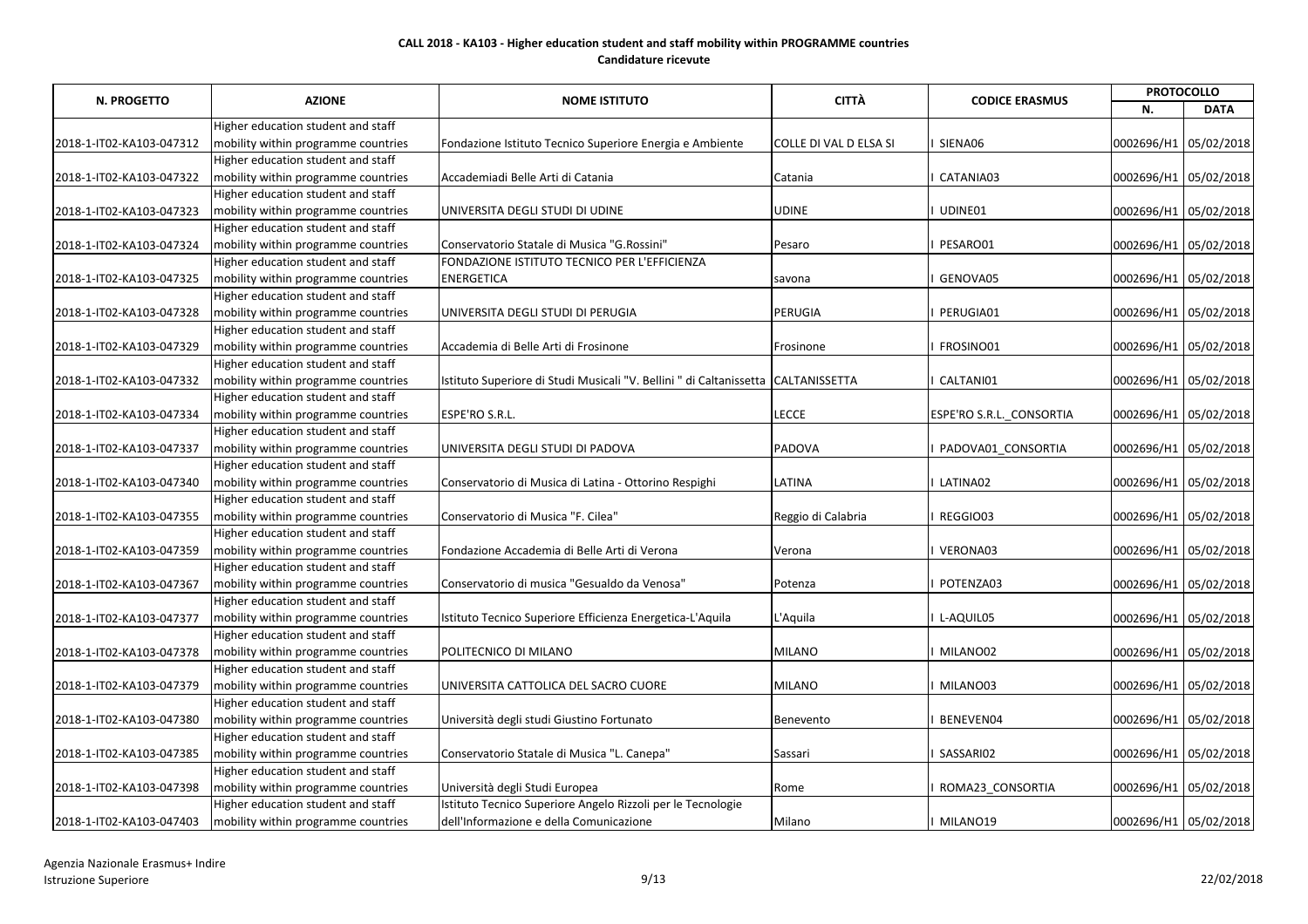|                          |                                     |                                                              | <b>CITTÀ</b>            |                       |                       | <b>PROTOCOLLO</b>     |  |
|--------------------------|-------------------------------------|--------------------------------------------------------------|-------------------------|-----------------------|-----------------------|-----------------------|--|
| N. PROGETTO              | <b>AZIONE</b>                       | <b>NOME ISTITUTO</b>                                         |                         | <b>CODICE ERASMUS</b> | N.                    | <b>DATA</b>           |  |
|                          | Higher education student and staff  |                                                              |                         |                       |                       |                       |  |
| 2018-1-IT02-KA103-047404 | mobility within programme countries | Accademia di Belle Arti di Napoli                            | Napoli                  | NAPOLI06              | 0002696/H1 05/02/2018 |                       |  |
|                          | Higher education student and staff  |                                                              |                         |                       |                       |                       |  |
| 2018-1-IT02-KA103-047405 | mobility within programme countries | Conservatorio di Musica "A. Vivaldi"                         | Alessandria             | ALESSAN01             | 0002696/H1 05/02/2018 |                       |  |
|                          | Higher education student and staff  |                                                              | SAN DOMENICO DI FIESOLE |                       |                       |                       |  |
| 2018-1-IT02-KA103-047411 | mobility within programme countries | FONDAZIONE SCUOLA DI MUSICA DI FIESOLE ONLUS                 | IFI                     | FIRENZE07             | 0002696/H1 05/02/2018 |                       |  |
|                          | Higher education student and staff  |                                                              |                         |                       |                       |                       |  |
| 2018-1-IT02-KA103-047415 | mobility within programme countries | UNIVERSITA PER STRANIERI DI SIENA                            | <b>SIENA</b>            | SIENA02               | 0002696/H1 05/02/2018 |                       |  |
|                          | Higher education student and staff  |                                                              |                         |                       |                       |                       |  |
| 2018-1-IT02-KA103-047419 | mobility within programme countries | UNIVERSITA DEGLI STUDI DI TRIESTE                            | <b>TRIESTE</b>          | TRIESTE01             | 0002696/H1 05/02/2018 |                       |  |
|                          | Higher education student and staff  |                                                              |                         |                       |                       |                       |  |
| 2018-1-IT02-KA103-047441 | mobility within programme countries | UNIVERSITA' DEGLI STUDI DI SIENA                             | <b>SIENA</b>            | SIENA01               | 0002696/H1 05/02/2018 |                       |  |
|                          | Higher education student and staff  |                                                              |                         |                       |                       |                       |  |
| 2018-1-IT02-KA103-047445 | mobility within programme countries | UNIVERSITA DEGLI STUDI DI NAPOLI L'ORIENTALE                 | naples                  | NAPOLI02              | 0002696/H1 05/02/2018 |                       |  |
|                          | Higher education student and staff  | Conservatorio Statale di Musica Domenico Cimarosa di         |                         |                       |                       |                       |  |
| 2018-1-IT02-KA103-047450 | mobility within programme countries | Avellino                                                     | <b>AVELLINO</b>         | AVELLIN01             | 0002696/H1 05/02/2018 |                       |  |
|                          | Higher education student and staff  |                                                              |                         |                       |                       |                       |  |
| 2018-1-IT02-KA103-047453 | mobility within programme countries | <b>ACCADEMIA NAZIONALE DI DANZA</b>                          | <b>ROMA</b>             | ROMA08                | 0002696/H1 05/02/2018 |                       |  |
|                          | Higher education student and staff  | Istituto Statale Superiore di Studi Musicali e Coreutici "G. |                         |                       |                       |                       |  |
| 2018-1-IT02-KA103-047454 | mobility within programme countries | Braga"                                                       | Teramo                  | TERAMO02              | 0002696/H1 05/02/2018 |                       |  |
|                          | Higher education student and staff  |                                                              |                         |                       |                       |                       |  |
| 2018-1-IT02-KA103-047466 | mobility within programme countries | UNITELMA SAPIENZA UNIVERSITA                                 | <b>ROMA</b>             | ROMA27                | 0002696/H1 05/02/2018 |                       |  |
|                          | Higher education student and staff  |                                                              |                         |                       |                       |                       |  |
| 2018-1-IT02-KA103-047467 | mobility within programme countries | UNIVERSITA POLITECNICA DELLE MARCHE                          | <b>ANCONA</b>           | ANCONA01              | 0002696/H1 05/02/2018 |                       |  |
|                          | Higher education student and staff  |                                                              |                         |                       |                       |                       |  |
| 2018-1-IT02-KA103-047471 | mobility within programme countries | UNIVERSITA DEGLI STUDI DI PAVIA                              | <b>PAVIA</b>            | PAVIA01               | 0002696/H1 05/02/2018 |                       |  |
|                          | Higher education student and staff  |                                                              |                         |                       |                       |                       |  |
| 2018-1-IT02-KA103-047473 | mobility within programme countries | UNIVERSITA' DEGLI STUDI DI MILANO-BICOCCA                    | <b>MILANO</b>           | MILANO16              | 0002696/H1 05/02/2018 |                       |  |
|                          | Higher education student and staff  |                                                              |                         |                       |                       |                       |  |
| 2018-1-IT02-KA103-047474 | mobility within programme countries | CONSERVATORIO DI MUSICA GIUSEPPE TARTINI                     | <b>TRIESTE</b>          | TRIESTE02             |                       | 0002696/H1 05/02/2018 |  |
|                          | Higher education student and staff  |                                                              |                         |                       |                       |                       |  |
| 2018-1-IT02-KA103-047475 | mobility within programme countries | Conservatorio Statale di Musica Niccolò Paganini             | <b>GENOVA</b>           | GENOVA02              |                       | 0002696/H1 05/02/2018 |  |
|                          | Higher education student and staff  |                                                              |                         |                       |                       |                       |  |
| 2018-1-IT02-KA103-047480 | mobility within programme countries | Conservatorio Statale di Musica Guido Cantelli               | Novara                  | NOVARA01              |                       | 0002696/H1 05/02/2018 |  |
|                          | Higher education student and staff  |                                                              |                         |                       |                       |                       |  |
| 2018-1-IT02-KA103-047487 | mobility within programme countries | Accademia Di Belle Arti Di Ravenna                           | Ravenna                 | RAVENNA01             |                       | 0002696/H1 05/02/2018 |  |
|                          | Higher education student and staff  |                                                              |                         |                       |                       |                       |  |
| 2018-1-IT02-KA103-047488 | mobility within programme countries | Istituto Superiore Di Studi Musicali "Giuseppe Verdi"        | Ravenna                 | RAVENNA02             |                       | 0002696/H1 05/02/2018 |  |
|                          | Higher education student and staff  |                                                              |                         |                       |                       |                       |  |
| 2018-1-IT02-KA103-047508 | mobility within programme countries | UNIVERSITA TELEMATICA INTERNAZIONALE-UNINETTUNO              | <b>ROMA</b>             | ROMA24                |                       | 0002696/H1 05/02/2018 |  |
|                          | Higher education student and staff  |                                                              |                         |                       |                       |                       |  |
| 2018-1-IT02-KA103-047510 | mobility within programme countries | <b>IUM Academy School</b>                                    | Napoli                  | NAPOLI10              |                       | 0002696/H1 05/02/2018 |  |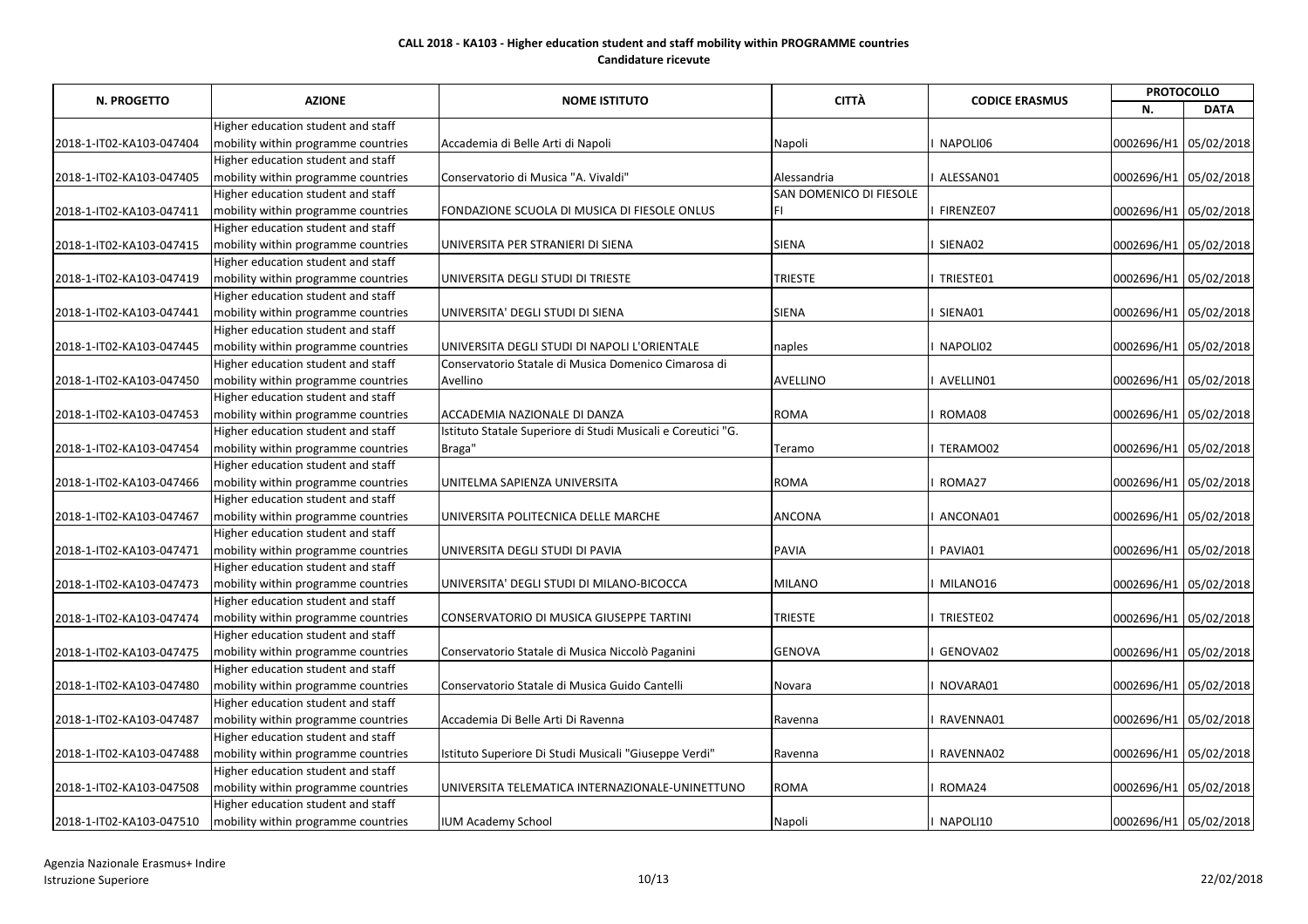|                          | <b>AZIONE</b>                       | <b>NOME ISTITUTO</b>                                             | <b>CITTÀ</b><br><b>CODICE ERASMUS</b> | <b>PROTOCOLLO</b>      |                       |                       |
|--------------------------|-------------------------------------|------------------------------------------------------------------|---------------------------------------|------------------------|-----------------------|-----------------------|
| <b>N. PROGETTO</b>       |                                     |                                                                  |                                       |                        | N.                    | <b>DATA</b>           |
|                          | Higher education student and staff  |                                                                  |                                       |                        |                       |                       |
| 2018-1-IT02-KA103-047520 | mobility within programme countries | Scuola Superiore per Interpreti e Traduttori                     | Milano                                | MILANO12               | 0002696/H1 05/02/2018 |                       |
|                          | Higher education student and staff  |                                                                  |                                       |                        |                       |                       |
| 2018-1-IT02-KA103-047522 | mobility within programme countries | Accademia Ligustica di Belle Arti                                | Genova                                | GENOVA03               | 0002696/H1 05/02/2018 |                       |
|                          | Higher education student and staff  |                                                                  |                                       |                        |                       |                       |
| 2018-1-IT02-KA103-047525 | mobility within programme countries | Rome University of Fine Arts                                     | <b>ROMA</b>                           | ROMA25                 | 0002696/H1 05/02/2018 |                       |
|                          | Higher education student and staff  | Fondazione "Istituto Tecnico Superiore" per la Mobilità          |                                       |                        |                       |                       |
| 2018-1-IT02-KA103-047526 | mobility within programme countries | Sostenibile - Settore Aerospazio Puglia                          | <b>Brindisi</b>                       | BARI08                 | 0002696/H1 05/02/2018 |                       |
|                          | Higher education student and staff  |                                                                  |                                       |                        |                       |                       |
| 2018-1-IT02-KA103-047528 | mobility within programme countries | Accademia Albertina delle Belle Arti                             | Torino                                | TORINO04               | 0002696/H1 05/02/2018 |                       |
|                          | Higher education student and staff  |                                                                  |                                       |                        |                       |                       |
| 2018-1-IT02-KA103-047544 | mobility within programme countries | ISTITUTO SUPERIORE DI STUDI MUSICALI "FRANCO VITTADINI"          | ' PAVIA                               | PAVIA02                | 0002696/H1 05/02/2018 |                       |
|                          | Higher education student and staff  |                                                                  |                                       |                        |                       |                       |
| 2018-1-IT02-KA103-047553 | mobility within programme countries | UNIVERSITA DEGLI STUDI DI ROMA LA SAPIENZA                       | <b>ROMA</b>                           | ROMA01                 | 0002696/H1 05/02/2018 |                       |
|                          | Higher education student and staff  | UNIVERSITA DEGLI STUDI NICCOLO CUSANO TELEMATICA                 |                                       |                        |                       |                       |
| 2018-1-IT02-KA103-047563 | mobility within programme countries | <b>ROMA</b>                                                      | <b>ROMA</b>                           | ROMA31                 | 0002696/H1 05/02/2018 |                       |
|                          | Higher education student and staff  | CONSERVATORIO STATALE DI MUSICA "G.B. PERGOLESI" -               |                                       |                        |                       |                       |
| 2018-1-IT02-KA103-047565 | mobility within programme countries | <b>FERMO</b>                                                     | Fermo                                 | FERMO01                | 0002696/H1 05/02/2018 |                       |
|                          | Higher education student and staff  |                                                                  |                                       |                        |                       |                       |
| 2018-1-IT02-KA103-047569 | mobility within programme countries | Scuola Superiore per Mediatori Linguistici Carolina Albasio      | Castellanza                           | CASTELL02              | 0002696/H1 05/02/2018 |                       |
|                          | Higher education student and staff  |                                                                  |                                       |                        |                       |                       |
| 2018-1-IT02-KA103-047576 | mobility within programme countries | UNIVERSITA TELEMATICA E-CAMPUS                                   | <b>NOVEDRATE CO</b>                   | COMO05                 | 0002696/H1 05/02/2018 |                       |
|                          | Higher education student and staff  | Istituto Tecnico Superiore per le Tecnologie Innovative i Beni e |                                       |                        |                       |                       |
| 2018-1-IT02-KA103-047579 | mobility within programme countries | le Attività Culturali-Turismo                                    | Roma                                  | ROMA33                 | 0002696/H1 05/02/2018 |                       |
|                          | Higher education student and staff  | ISTITUTO MUSICALE "GAETANO DONIZETTI" (ISTITUTO                  |                                       |                        |                       |                       |
| 2018-1-IT02-KA103-047586 | mobility within programme countries | SUPERIORE DI STUDI MUSICALI) - BERGAMO                           | Bergamo                               | BERGAMO03              | 0002696/H1 05/02/2018 |                       |
|                          | Higher education student and staff  |                                                                  |                                       |                        |                       |                       |
| 2018-1-IT02-KA103-047593 | mobility within programme countries | UNIVERSITA CA' FOSCARI VENEZIA                                   | <b>VENEZIA</b>                        | VENEZIA01              | 0002696/H1 05/02/2018 |                       |
|                          | Higher education student and staff  |                                                                  |                                       |                        |                       |                       |
| 2018-1-IT02-KA103-047602 | mobility within programme countries | donneperroma                                                     | Rome                                  | DONNEPERROMA CONSORTIA | 0002696/H1 05/02/2018 |                       |
|                          | Higher education student and staff  |                                                                  |                                       |                        |                       |                       |
| 2018-1-IT02-KA103-047609 | mobility within programme countries | <b>SSML Gregorio VII</b>                                         | Rome                                  | ROMA18                 | 0002696/H1 05/02/2018 |                       |
|                          | Higher education student and staff  |                                                                  |                                       |                        |                       |                       |
| 2018-1-IT02-KA103-047611 | mobility within programme countries | UNIVERSITA DEL SALENTO                                           | <b>LECCE</b>                          | LECCE01                | 0002696/H1 05/02/2018 |                       |
|                          | Higher education student and staff  |                                                                  |                                       |                        |                       |                       |
| 2018-1-IT02-KA103-047626 | mobility within programme countries | UNIVERSITA' DEGLI STUDI DI BERGAMO                               | <b>BERGAMO</b>                        | BERGAMO01              | 0002696/H1 05/02/2018 |                       |
|                          | Higher education student and staff  |                                                                  |                                       |                        |                       |                       |
| 2018-1-IT02-KA103-047644 | mobility within programme countries | LINK CAMPUS UNIVERSITY                                           | <b>ROMA</b>                           | ROMA26                 | 0002696/H1 05/02/2018 |                       |
|                          | Higher education student and staff  |                                                                  |                                       |                        |                       |                       |
| 2018-1-IT02-KA103-047652 | mobility within programme countries | Conservatorio di Musica "Lucio Campiani" Mantova                 | <b>MANTOVA</b>                        | MANTOVA01              | 0002696/H1 05/02/2018 |                       |
|                          | Higher education student and staff  |                                                                  |                                       | <b>ASSOCIAZIONE</b>    |                       |                       |
| 2018-1-IT02-KA103-047660 | mobility within programme countries | Associazione Polidea                                             | Cosenza                               | POLIDEA_CONSORTIA      |                       | 0002696/H1 05/02/2018 |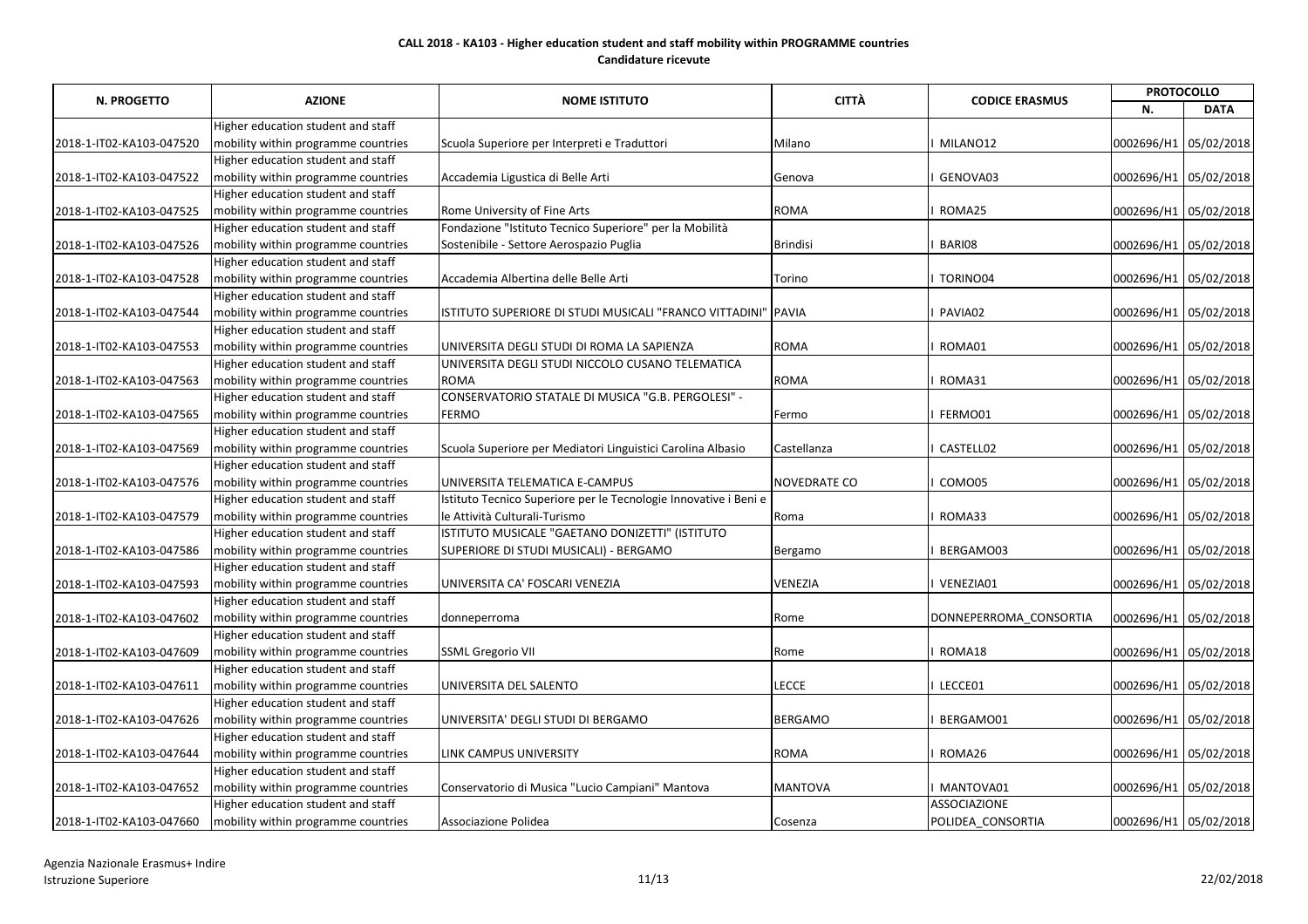|                          | <b>AZIONE</b>                       |                                                                  | <b>CITTÀ</b>             |                        |                       | <b>PROTOCOLLO</b>     |  |
|--------------------------|-------------------------------------|------------------------------------------------------------------|--------------------------|------------------------|-----------------------|-----------------------|--|
| <b>N. PROGETTO</b>       |                                     | <b>NOME ISTITUTO</b>                                             |                          | <b>CODICE ERASMUS</b>  | N.                    | <b>DATA</b>           |  |
|                          | Higher education student and staff  |                                                                  |                          |                        |                       |                       |  |
| 2018-1-IT02-KA103-047661 | mobility within programme countries | <b>LUM JEAN MONNET</b>                                           | CASAMASSIMA (BA)         | CASAMAS01              |                       | 0002696/H1 05/02/2018 |  |
|                          | Higher education student and staff  |                                                                  |                          |                        |                       |                       |  |
| 2018-1-IT02-KA103-047680 | mobility within programme countries | MINE VAGANTI NGO                                                 | <b>PERFUGAS</b>          | MINE VAGANTI CONSORTIA |                       | 0002696/H1 05/02/2018 |  |
|                          | Higher education student and staff  | Fondazione Istituto Tecnico Superiore per le nuove tecnologie    |                          |                        |                       |                       |  |
| 2018-1-IT02-KA103-047718 | mobility within programme countries | per il made in Italy                                             | Bergamo                  | BERGAMO05              | 0002696/H1 05/02/2018 |                       |  |
|                          | Higher education student and staff  |                                                                  |                          |                        |                       |                       |  |
| 2018-1-IT02-KA103-047730 | mobility within programme countries | UNIVERSITA DEGLI STUDI DI TORINO                                 | <b>TORINO</b>            | TORINO01               | 0002696/H1 05/02/2018 |                       |  |
|                          | Higher education student and staff  | Fondazione ITS per le tecnologie dell'informazione e della       |                          |                        |                       |                       |  |
| 2018-1-IT02-KA103-047731 | mobility within programme countries | comunicazione                                                    | Turin                    | TORINO10               | 0002696/H1 05/02/2018 |                       |  |
|                          | Higher education student and staff  |                                                                  |                          |                        |                       |                       |  |
| 2018-1-IT02-KA103-047732 | mobility within programme countries | Conservatorio di Musica Francesco Venezze                        | <b>ROVIGO</b>            | ROVIGO01               | 0002696/H1 05/02/2018 |                       |  |
|                          | Higher education student and staff  |                                                                  |                          |                        |                       |                       |  |
| 2018-1-IT02-KA103-047739 | mobility within programme countries | Accademia di belle arti Aldo Galli - I.L.E.M. srl                | Como                     | COMO03                 | 0002696/H1 05/02/2018 |                       |  |
|                          | Higher education student and staff  |                                                                  |                          |                        |                       |                       |  |
| 2018-1-IT02-KA103-047742 | mobility within programme countries | Università degli Studi Internazionali di Roma                    | Roma                     | ROMA20                 |                       | 0002696/H1 05/02/2018 |  |
|                          | Higher education student and staff  |                                                                  |                          |                        |                       |                       |  |
| 2018-1-IT02-KA103-047743 | mobility within programme countries | UNIVERSITA DEGLI STUDI DI ENNA KORE                              | <b>ENNA</b>              | ENNA01                 | 0002696/H1 05/02/2018 |                       |  |
|                          | Higher education student and staff  |                                                                  |                          |                        |                       |                       |  |
| 2018-1-IT02-KA103-047754 | mobility within programme countries | ISTITUTO FORMAZIONE OPERATORI AZIENDALI                          | <b>REGGIO EMILIA</b>     | IFOA_CONSORTIA         | 0002696/H1 05/02/2018 |                       |  |
|                          | Higher education student and staff  |                                                                  |                          |                        |                       |                       |  |
| 2018-1-IT02-KA103-047761 | mobility within programme countries | Scuola Superiore per Mediatori Linguistici CIELS                 | Padova                   | PADOVA05               | 0002696/H1 05/02/2018 |                       |  |
|                          | Higher education student and staff  |                                                                  |                          |                        |                       |                       |  |
| 2018-1-IT02-KA103-047772 | mobility within programme countries | UNIVERSITA DEGLI STUDI DI MODENA E REGGIO EMILIA                 | <b>MODENA</b>            | MODENA01               |                       | 0002696/H1 05/02/2018 |  |
|                          | Higher education student and staff  |                                                                  |                          |                        |                       |                       |  |
| 2018-1-IT02-KA103-047780 | mobility within programme countries | UNIVERSITA DEGLI STUDI DI PARMA                                  | <b>PARMA</b>             | PARMA01                |                       | 0002696/H1 05/02/2018 |  |
|                          |                                     |                                                                  |                          |                        |                       |                       |  |
|                          |                                     | Fondazione di Partecipazione dell' Istituto Tecnico Superiore    |                          |                        |                       |                       |  |
|                          | Higher education student and staff  | 'Area Tecnologica della Mobilità Sostenibile - Logistica e       |                          |                        |                       |                       |  |
| 2018-1-IT02-KA103-047783 | mobility within programme countries | Sistemi e Servizi Innovativi per la Mobilità di Persone e Merci" | Verona                   | VERONA04               |                       | 0002696/H1 05/02/2018 |  |
|                          | Higher education student and staff  | FONDAZIONE ISTITUTO TECNICO SUPERIORE PER LA                     | Rosignano Marittimo Loc. |                        |                       |                       |  |
| 2018-1-IT02-KA103-047784 | mobility within programme countries | MANUTENZIONE INDUSTRIALE                                         | Solvay                   | LIVORNO02              |                       | 0002696/H1 05/02/2018 |  |
|                          | Higher education student and staff  |                                                                  |                          |                        |                       |                       |  |
| 2018-1-IT02-KA103-047794 | mobility within programme countries | <b>FONDAZIONE UNIVERMANTOVA</b>                                  | <b>MANTOVA</b>           | MANTOVA02              |                       | 0002696/H1 05/02/2018 |  |
|                          | Higher education student and staff  |                                                                  |                          |                        |                       |                       |  |
| 2018-1-IT02-KA103-047795 | mobility within programme countries | SEND                                                             | PALERMO                  | SEND_CONSORTIA         | 0002696/H1 05/02/2018 |                       |  |
|                          | Higher education student and staff  |                                                                  |                          |                        |                       |                       |  |
| 2018-1-IT02-KA103-047796 | mobility within programme countries | <b>VENICE INTERNATIONAL UNIVERSITY</b>                           | <b>VENEZIA</b>           | <b>VIU CONSORTIA</b>   |                       | 0002696/H1 05/02/2018 |  |
|                          | Higher education student and staff  |                                                                  |                          |                        |                       |                       |  |
| 2018-1-IT02-KA103-047810 | mobility within programme countries | UNIVERSITA DEGLI STUDI DI BRESCIA                                | <b>BRESCIA</b>           | BRESCIA01              |                       | 0002696/H1 05/02/2018 |  |
|                          | Higher education student and staff  |                                                                  |                          |                        |                       |                       |  |
| 2018-1-IT02-KA103-047829 | mobility within programme countries | FONDAZIONE ITS TIRRENO NUOVE TECNOLOGIE DELLA VITA               | <b>FUSCALDO</b>          | COSENZA04              |                       | 0002696/H1 05/02/2018 |  |